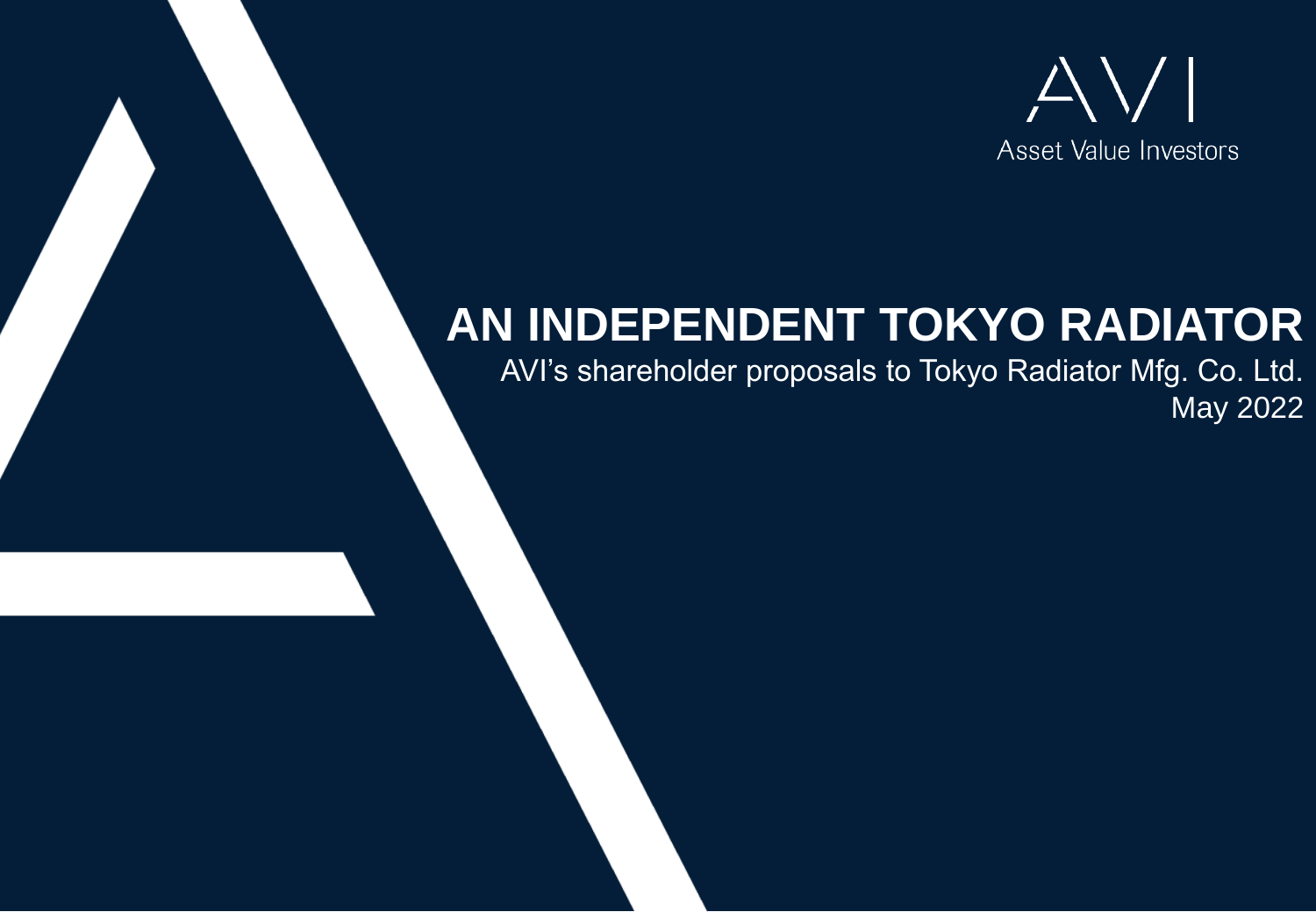### Introduction

Asset Value Investors ("AVI") is the second-largest shareholder of Tokyo Radiator Mfg. Co. Ltd. ("Tokyo Radiator" or the "Company"), holding 5.2% of the shares.

AVI has submitted shareholder proposals for the Company's 118th Annual General Meeting of Shareholders to be held in June 2022

For almost five years, as a long-term shareholder, AVI has been engaged with Tokyo Radiator; Marelli Corporation ("Marelli"), which holds approximately 40.1% of Tokyo Radiator's shares; and Marelli's parent company KKR, to resolve governance issues caused by Tokyo Radiator's listed subsidiary structure and enhance Tokyo Radiator's corporate value. AVI submitted shareholder proposals in June 2021 as part of its engagement activities. However, since then, Tokyo Radiator has continued to ignore AVI's proposals and has made little effort to improve its weak governance.

In particular, AVI called on Tokyo Radiator to abolish the cash deposit system with Marelli, where approximately ¥4.1bn of cash, equivalent to 46.6% of Tokyo Radiator's market capitalisation of ¥8.8bn, was lent to Marelli. AVI supports the return of the deposits to Tokyo Radiator but has nonetheless submitted shareholder proposals to ensure that such a practice is not reinstated again and that the deposits are returned to shareholders on an equal basis.

AVI asks its fellow minority shareholders to express their disapproval of the board of directors' disregard for minority interests, by voting in favour of the shareholder proposals.

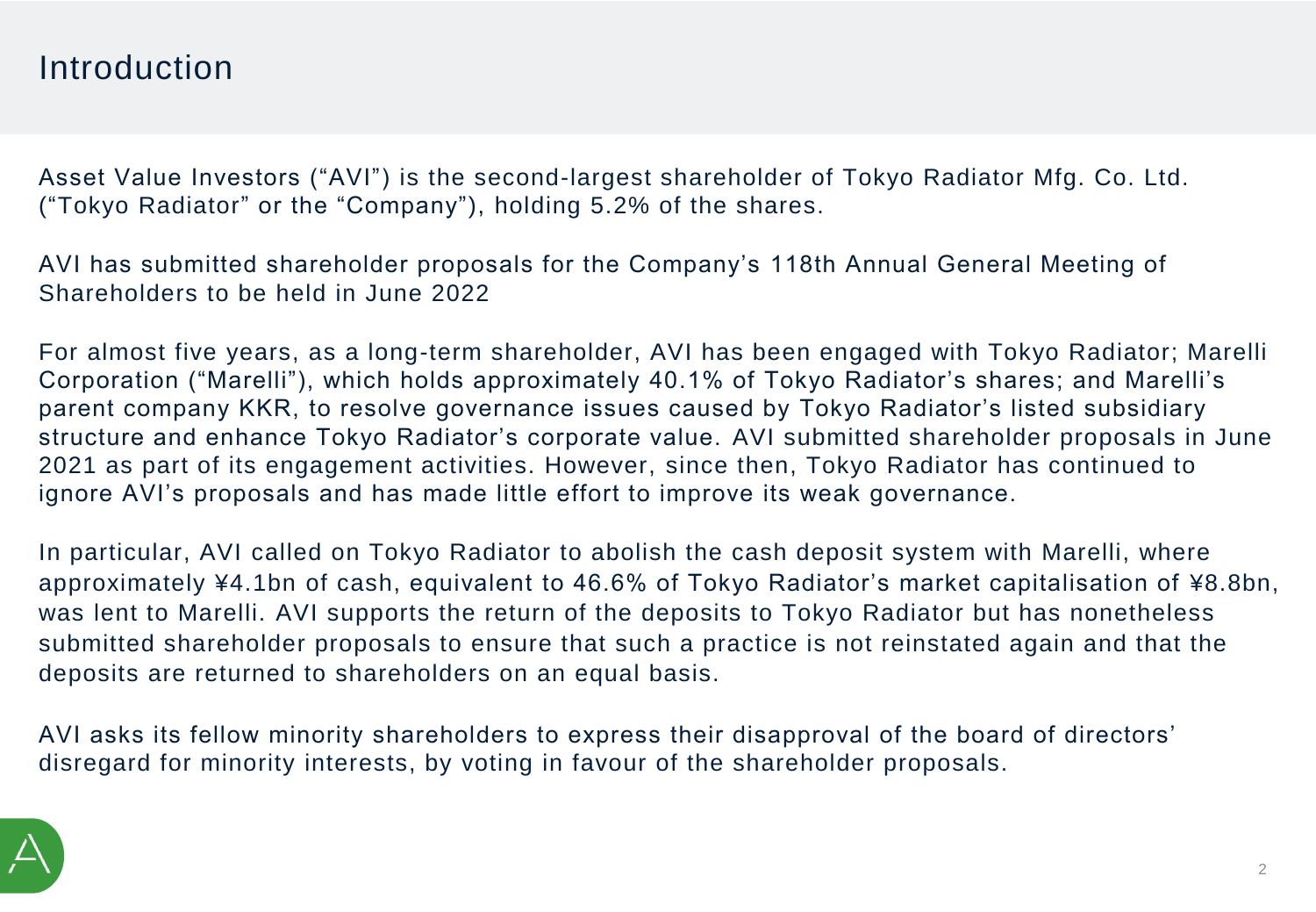### AVI's shareholder proposals to improve the weak governance of Tokyo Radiator

|                   | <b>Shareholder proposals</b>                                                      | <b>Outline</b>                                                                                                                                                                                                                                               |
|-------------------|-----------------------------------------------------------------------------------|--------------------------------------------------------------------------------------------------------------------------------------------------------------------------------------------------------------------------------------------------------------|
| $\blacksquare$    | Special dividends equivalent to<br>the past deposits to Marelli                   | Special dividends equivalent to the past deposits as of December<br>2021 to Marelli (~¥4.1bn in total, ¥284 per share)                                                                                                                                       |
| $\left( 2\right)$ | Transition to the company with an<br>Audit and Supervisory committee              | Transition to a company with an Audit and Supervisory committee,<br>where the Audit and Supervisory committee members have voting<br>rights on the board of directors, thereby strengthening the<br>supervisory function of the board of directors           |
| $\left(3\right)$  | Introduction of a Nomination<br>Committee and a Compensation<br>Committee         | Abolishment of the current governance committee, chaired by the<br>Representative Director, and establishment of a Nomination<br>Committee and a Compensation Committee, chaired by an outside<br>director and consisting of a majority of outside directors |
| (4)               | Introduction of a restricted stock-<br>based compensation scheme for<br>directors | Introduction of a restricted stock-based compensation scheme for<br>directors (excluding outside directors) that provides incentives to<br>increase corporate value and promotes value sharing with<br>shareholders                                          |
| $\left(5\right)$  | Abolishment of advisory roles<br>(Komon and Soudanyaku)                           | Abolishment of advisory roles (Komon and Soudanyaku), as the<br>current management team's consideration for the ex-management<br>team's advice/opinion has had the detrimental effect on making<br>them hesitant to make bold decisions                      |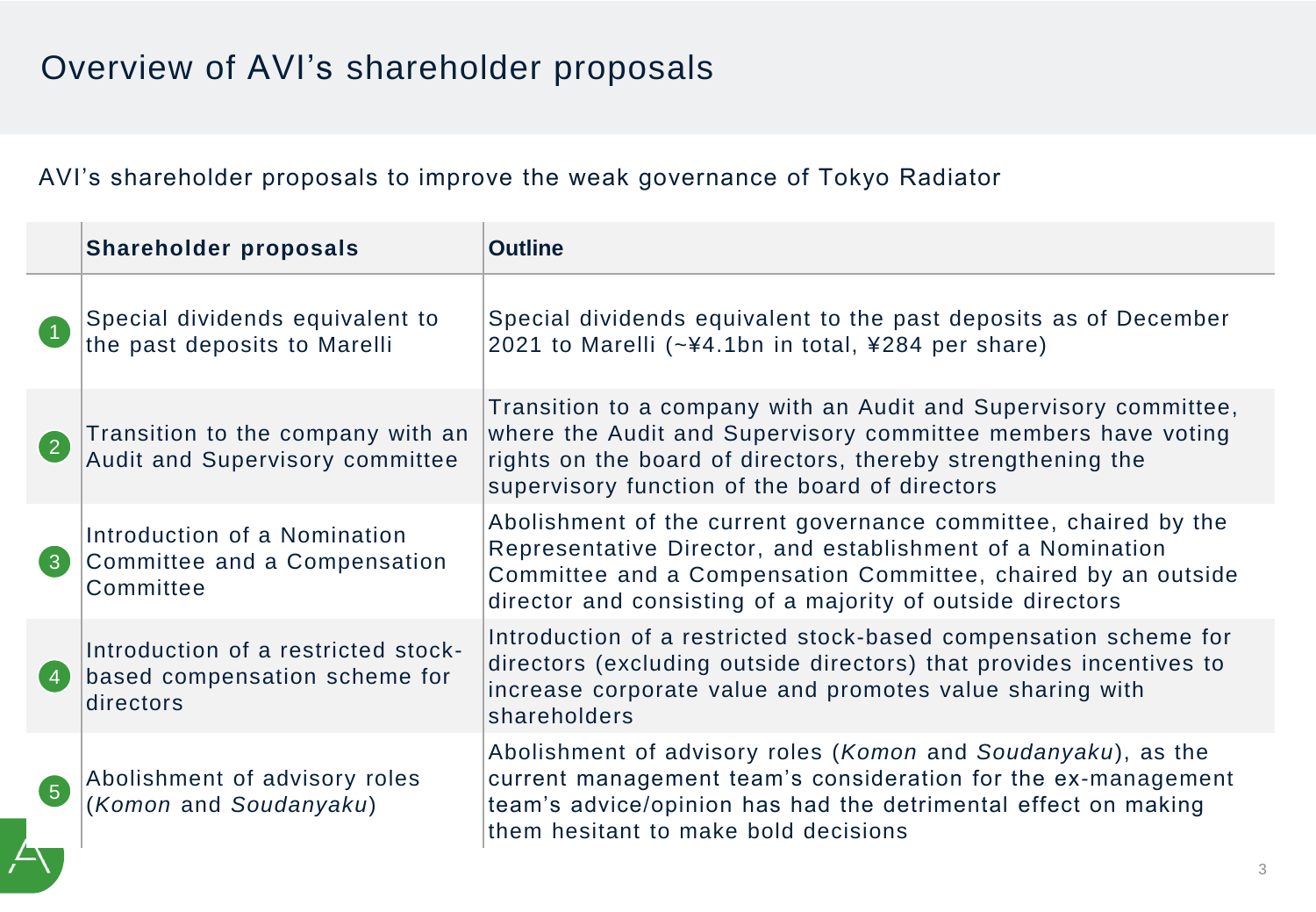

Tokyo Radiator is a listed subsidiary in which Marelli owns 40.1%

#### **Shareholder structure of Tokyo Radiator**

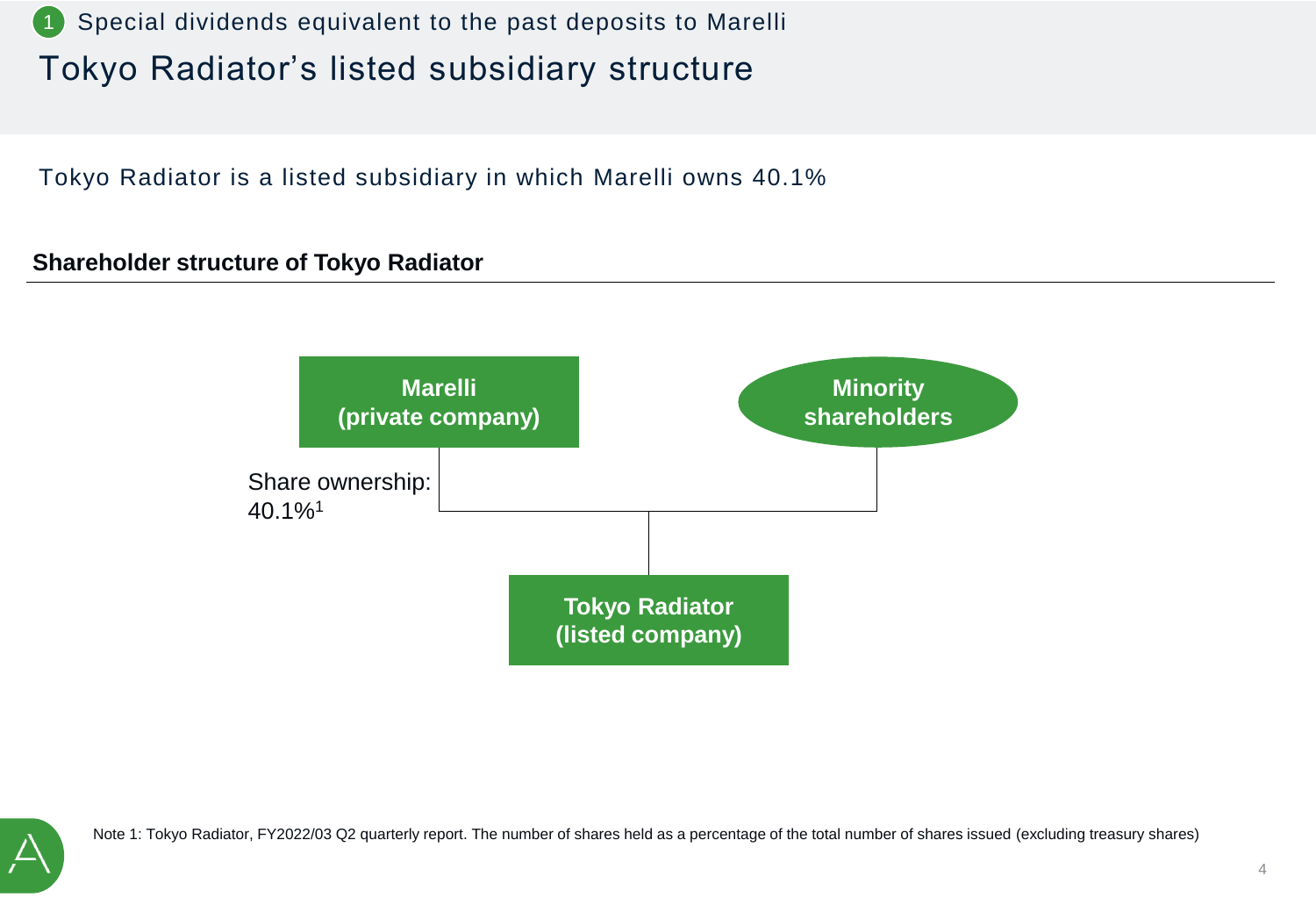#### Special dividends equivalent to the past deposits to Marelli

### Deposit system to Marelli

Tokyo Radiator had a huge amount of cash (¥4.1bn) on deposit to Marelli until just before Marelli filed for private debt reduction on 1 March 2022. The deposit system is a bad practice that provides Marelli with a cheap cash source and minority shareholders with a 0.3% return below its cost of capital



#### **Cash and cash equivalents and market capitalisation of Tokyo Radiator (¥bn)**

Note 1: Tokyo Radiator, FY2022/03 Q3 quarterly report. The tax rate applied to after-tax investment securities is 31%

Note 2: Capital IQ (as of 13 May 2022) Note 3: Tokyo Radiator, FY2021/03 annual report. Estimated based on interest income and deposits as stated in transactions with Marelli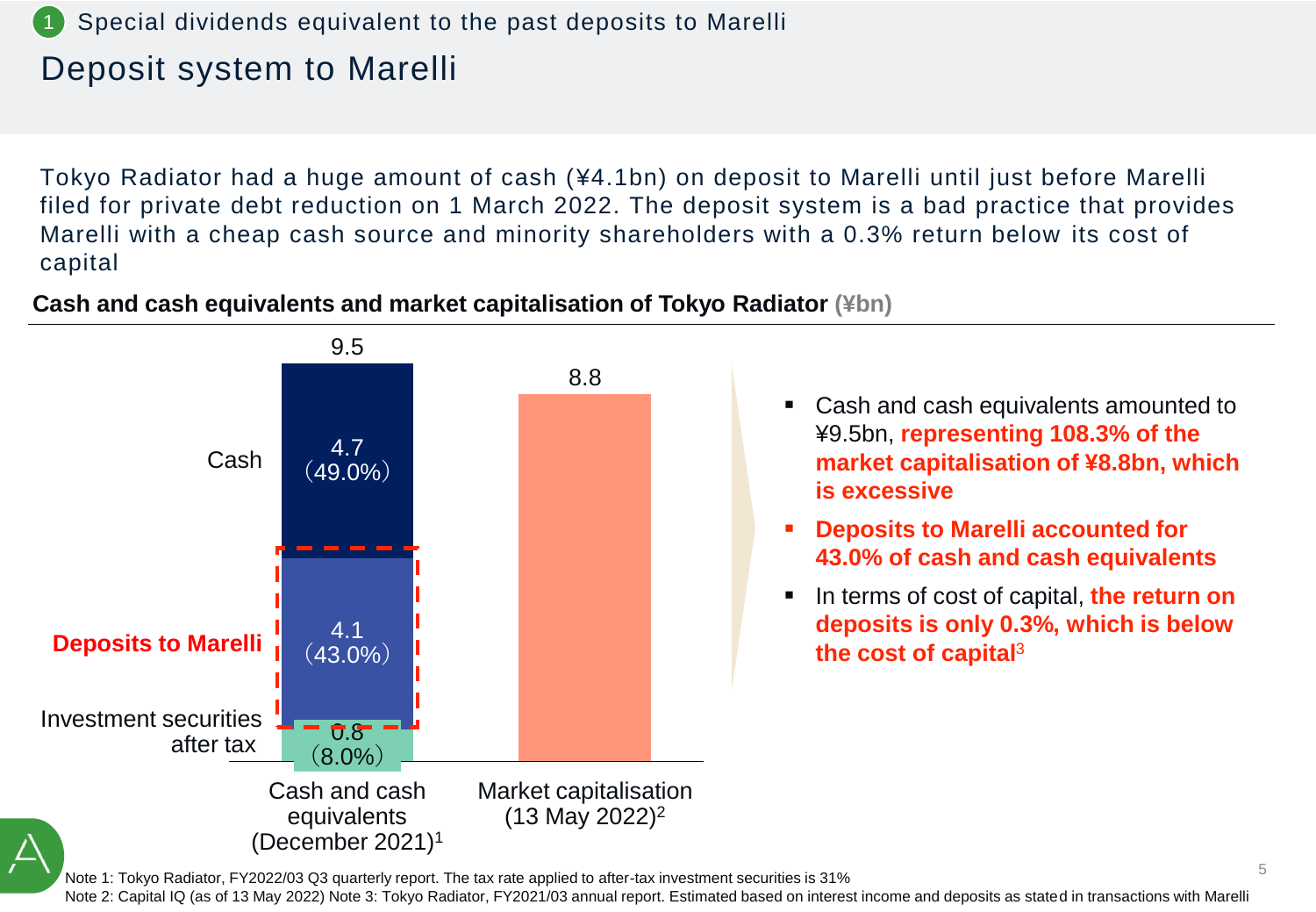1 Special dividends equivalent to the past deposits to Marelli

### Conflict of interest structure due to deposits to parent company

Deposits to the parent company pose a structural conflict of interest risk, as noted by the Ministry of Economy, Trade and Industry

#### **Ministry of Economy, Trade and Industry "Practical Guidelines on Group Governance Systems"**

【Conflict of Interest Structure of Listed Subsidiaries】

- In listed subsidiaries, there is a structural conflict of interest risk between the parent company (the controlling shareholder) and public shareholders of the listed subsidiary
- In situations where the following conflict of interest risks may materialize, the interests of general shareholders may be harmed. Therefore, it is necessary to give due consideration to the interests of general shareholders through the establishment of effective governance systems in listed subsidiaries

#### **【Specific situation where conflict of interests may arise in listed subsidiaries】**



#### **Conflict of interests**

- Parent company wants to utilise subsidiary's cash at the lowest possible interest rate
- Subsidiary wants to use the cash for its own investments unless interest to meet its cost of capital is paid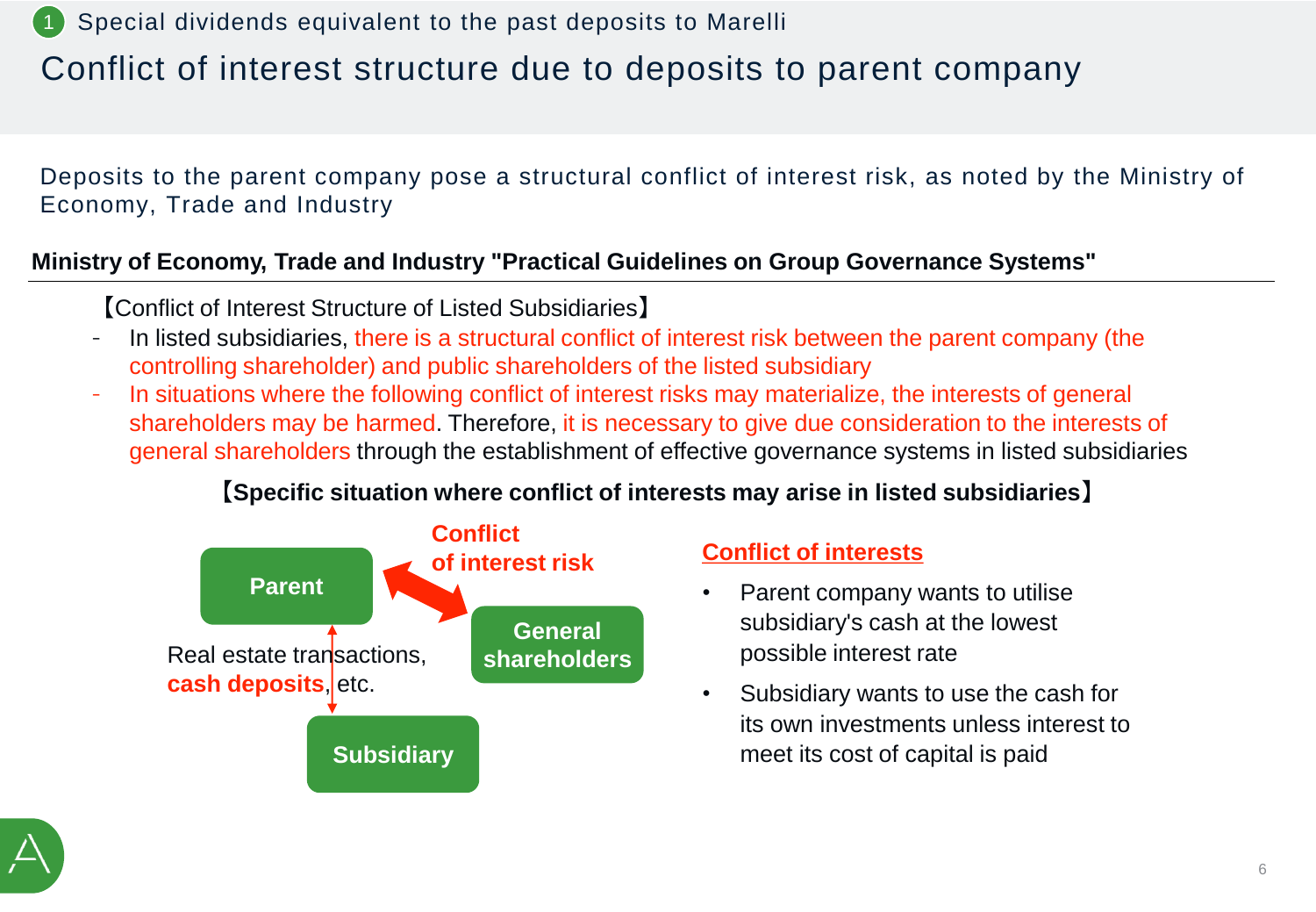#### Valuation 1 Special dividends equivalent to the past deposits to Marelli

Due to not utilising the deposits for its own benefit, Tokyo Radiator's price -to-book ratio (0.4x) is -59.4% below the dissolution value threshold of 1.0x

**Price-to-book ratio of Tokyo Radiator (last 5 years)**

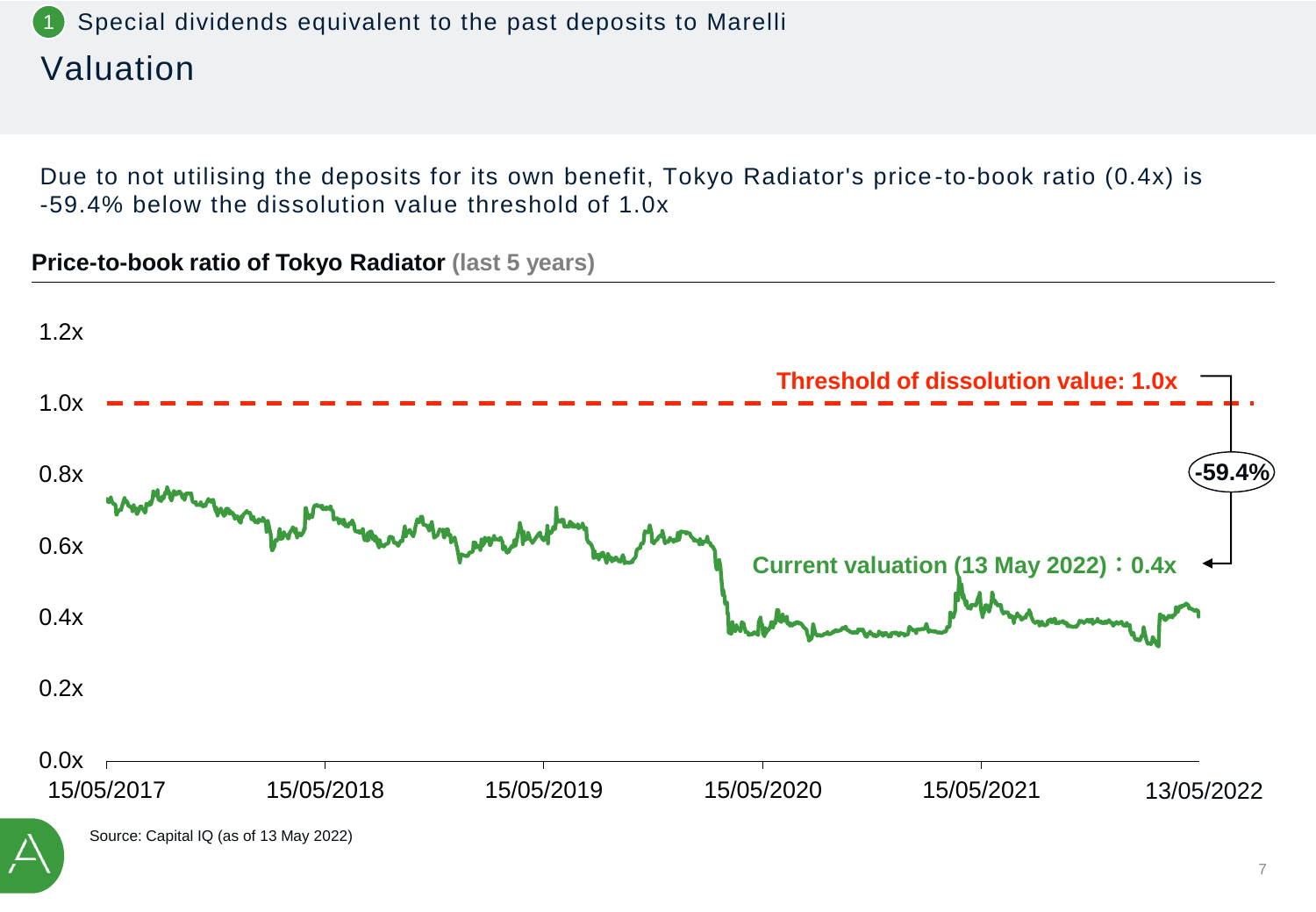### Long-term underperforming parent company Special dividends equivalent to the past deposits to Marelli

Marelli is a long-term underperforming company that has posted final losses in the last four consecutive financial years. The Board of Directors breached its duty of care by continuing the deposit scheme to the long-term underperformer



- Tokyo Radiator recognised at the 2021 AGM that **it might not be able to recover its deposits in the event of Marelli's bankruptcy**. However, it continued to deposit cash to Marelli
- **Tokyo Radiator finally abolished the deposit system just before Marelli filed for the ADR process**

**The Board of Directors breached its duty of care**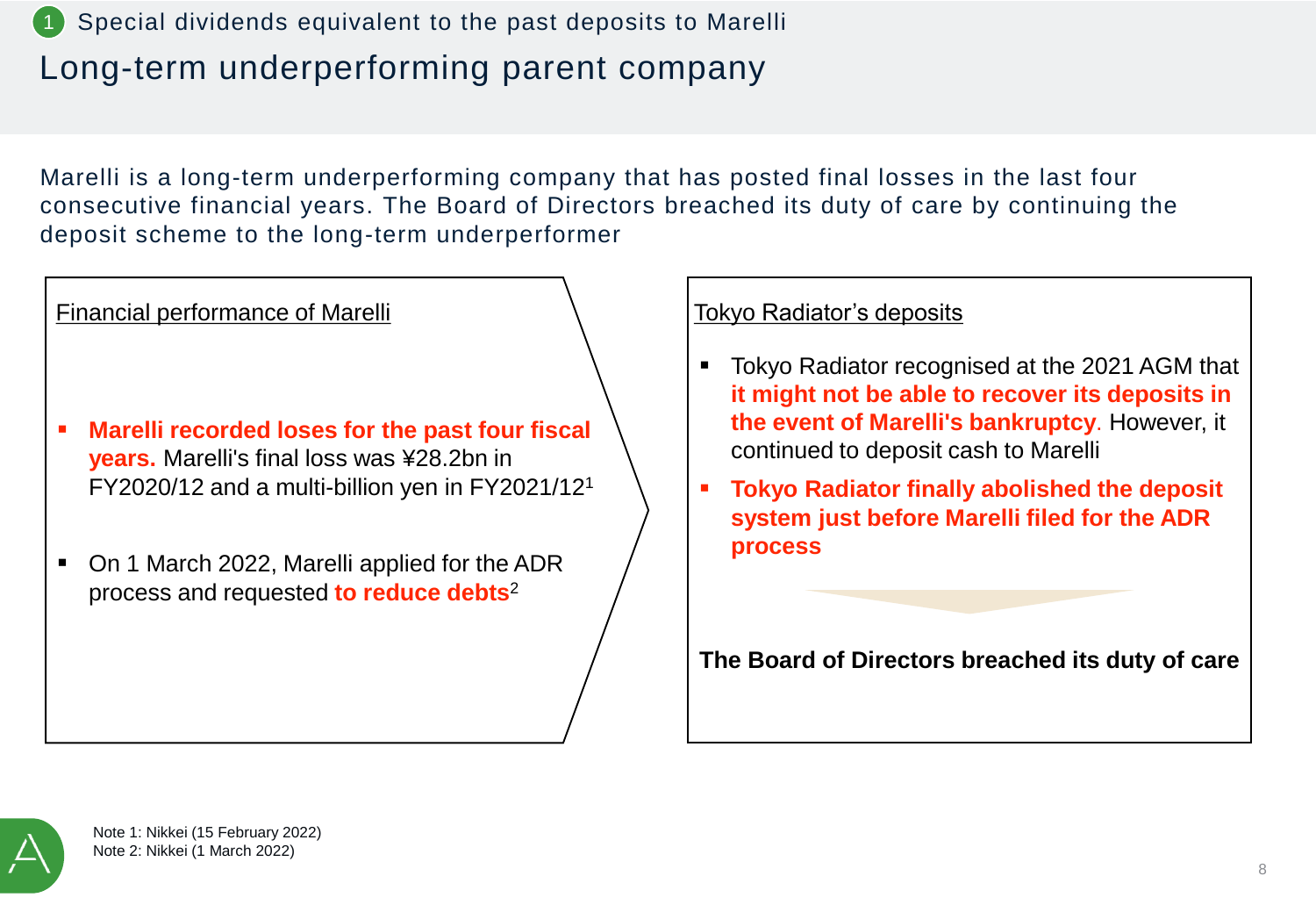#### Special dividends equivalent to the past deposits to Marelli

### Unclear capital policy

Tokyo Radiator does not disclose a quantitative investment plan. If there is no quantitative investment plan and the investment cannot exceed the cost of capital, then cash should be used to return to shareholders

#### **Capital policy of Tokyo Radiator**



- While Tokyo Radiator has stated capital and growth investments for its mediumterm management plan 'TRS Vision-2025', **there is no quantitative investment plan**
- If there is no quantitative investment plan and no investment to increase corporate value, **cash should be used for shareholder return**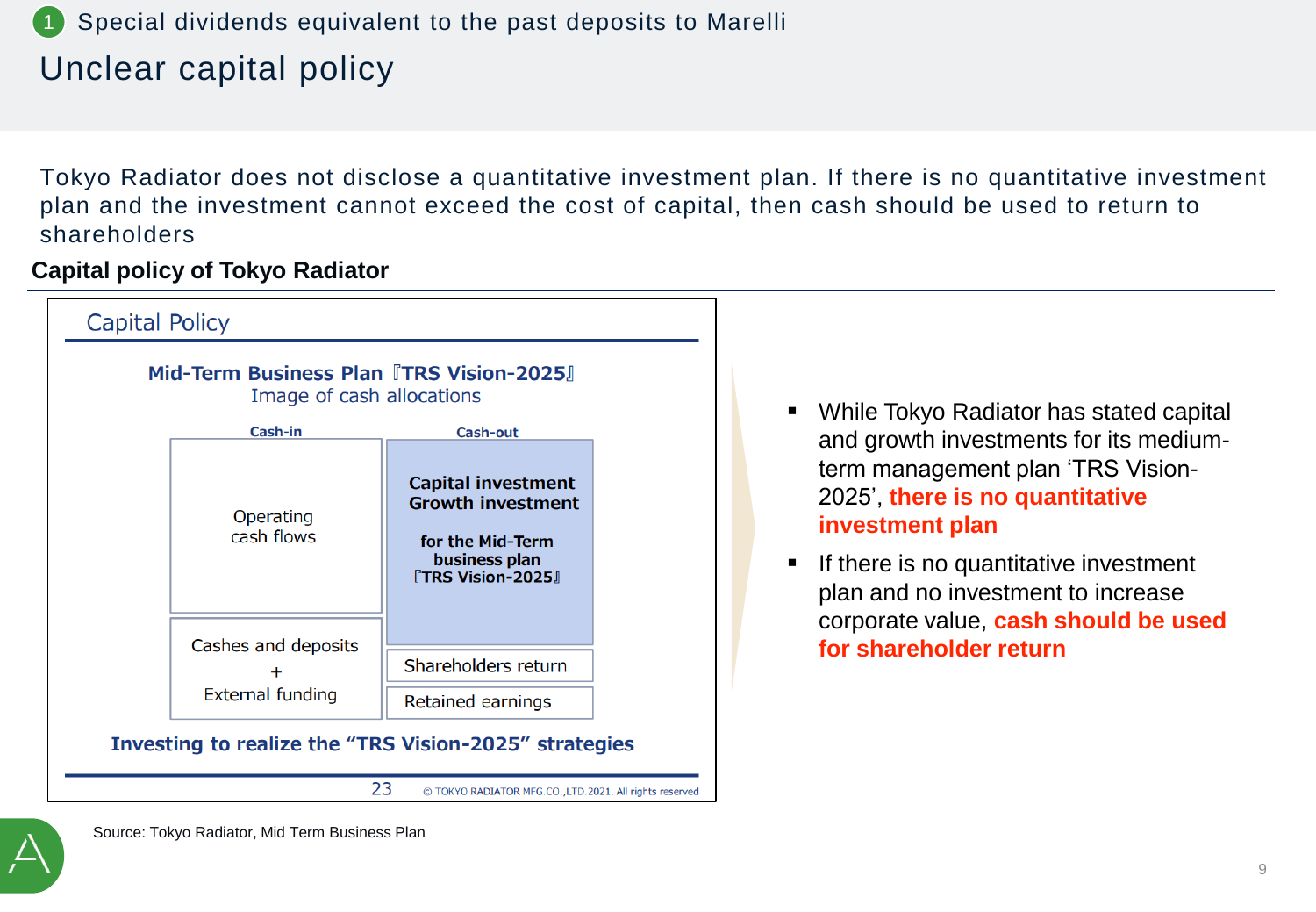#### Special dividends equivalent to the past deposits to Marelli

### Insufficient shareholder return

Tokyo Radiator's dividend payout ratio over the past ten years is only 9.1%, and is reluctant to shareholder return

**Dividend payout ratio of Tokyo Radiator (last 10 years)**



Source: Tokyo Radiator, Kessan Tanshin (FY2013/03-FY2022/03)

Note: The dividend payout ratio for FY2020/03, FY2021/03 and FY2022/03 are not shown as they were outliers due to small net income of 238.1%, 101.4% and -14.4% respectively. Also, the average dividend payout ratio for the last 10 years does not include data for FY2020/03, FY2021/03 and FY2022/03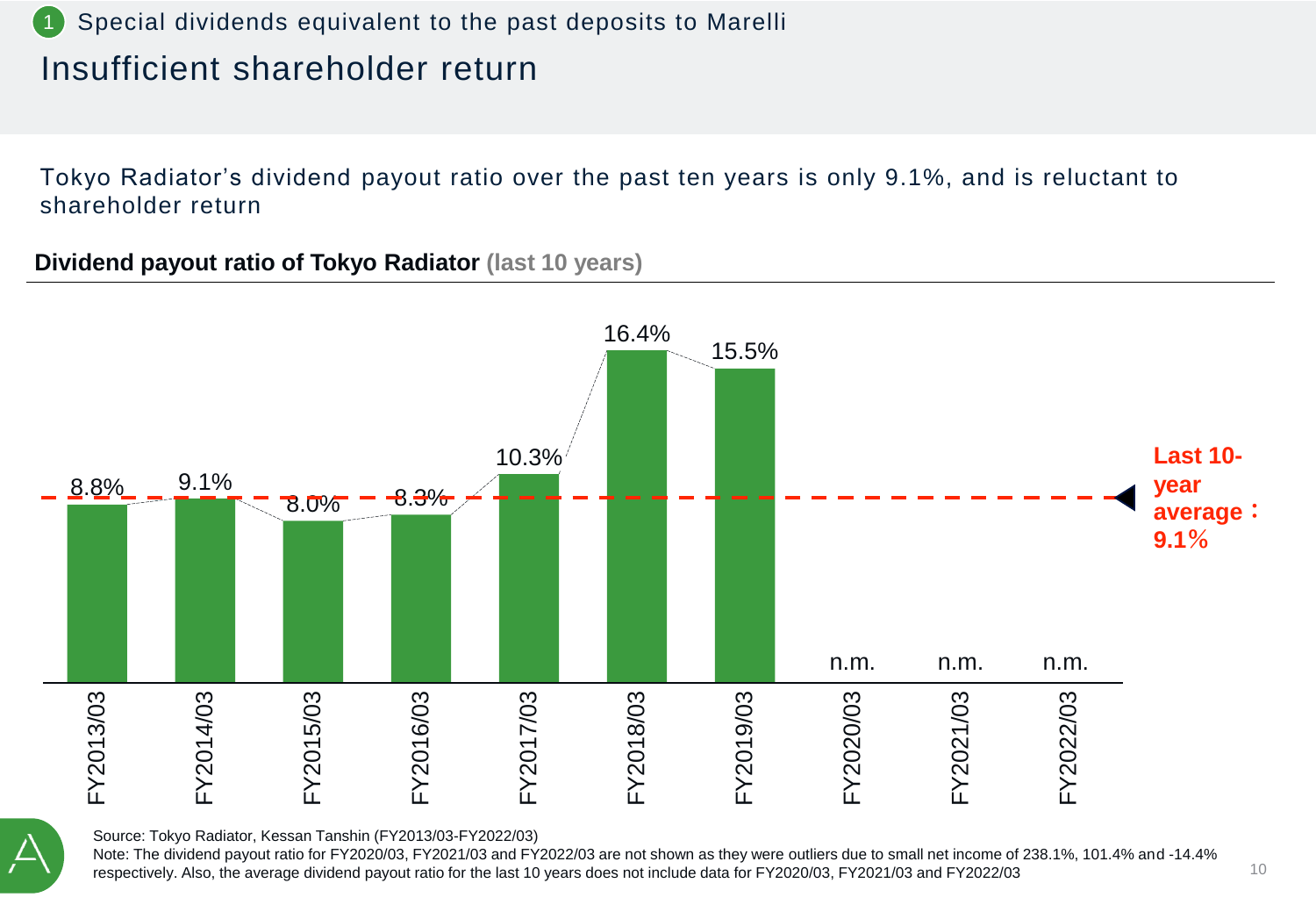### Shareholder Proposal ①:Special dividends equivalent to the past deposits to Marelli

- Tokyo Radiator had deposited a large amount of cash with its parent company, Marelli. The deposit amounted to approximately JPY 4.1 billion at the end of December 2021, which corresponds to 46.6% of the market capitalisation of JPY 8.8 billion
- As pointed out in 'Practical Guidelines for Group Governance Systems' by the Ministry of Economy, Trade and Industry, the deposit system is a cheap source of funds for Marelli. The system benefits only Marelli at the expense of minority shareholders who suffer from a return on the cash investment far below Tokyo Radiator's cost of capital. Such conflict, in turn, leads to a low valuation (price-to-book ratio of 0.4x)
- While Marelli recorded losses for the past four fiscal years, Tokyo Radiator continued to deposit cash to Marelli until shortly before Marelli went into private debt reduction on 1 March 2022, despite the risk that the deposits would not be returned in the event of Marelli's bankruptcy. The continuation of the deposit system to such a poor-quality counterpart was a potential breach of duty of care by Tokyo Radiator's Board
- Looking at shareholder return, Tokyo Radiator's dividend payout ratio has averaged around 9.1% over the past ten years. Furthermore, the year-end dividend for FY3/2022 was zero. Tokyo Radiator has not disclosed a clear and quantifiable capital policy and it is therefore important for the corporate value and the common interests of its shareholders that the surplus funds generated by the abolition of these deposits are used to pay for the deficient shareholder return
- AVI is pleased that the deposit was since returned to Tokyo Radiator. However, to ensure that such a practice is not reinstated again and that the deposits are returned to shareholders on an equal basis, AVI proposes a special dividend (¥284 per share) equivalent to the deposits with Marelli at the end of December 2021 (approximately ¥4.1bn)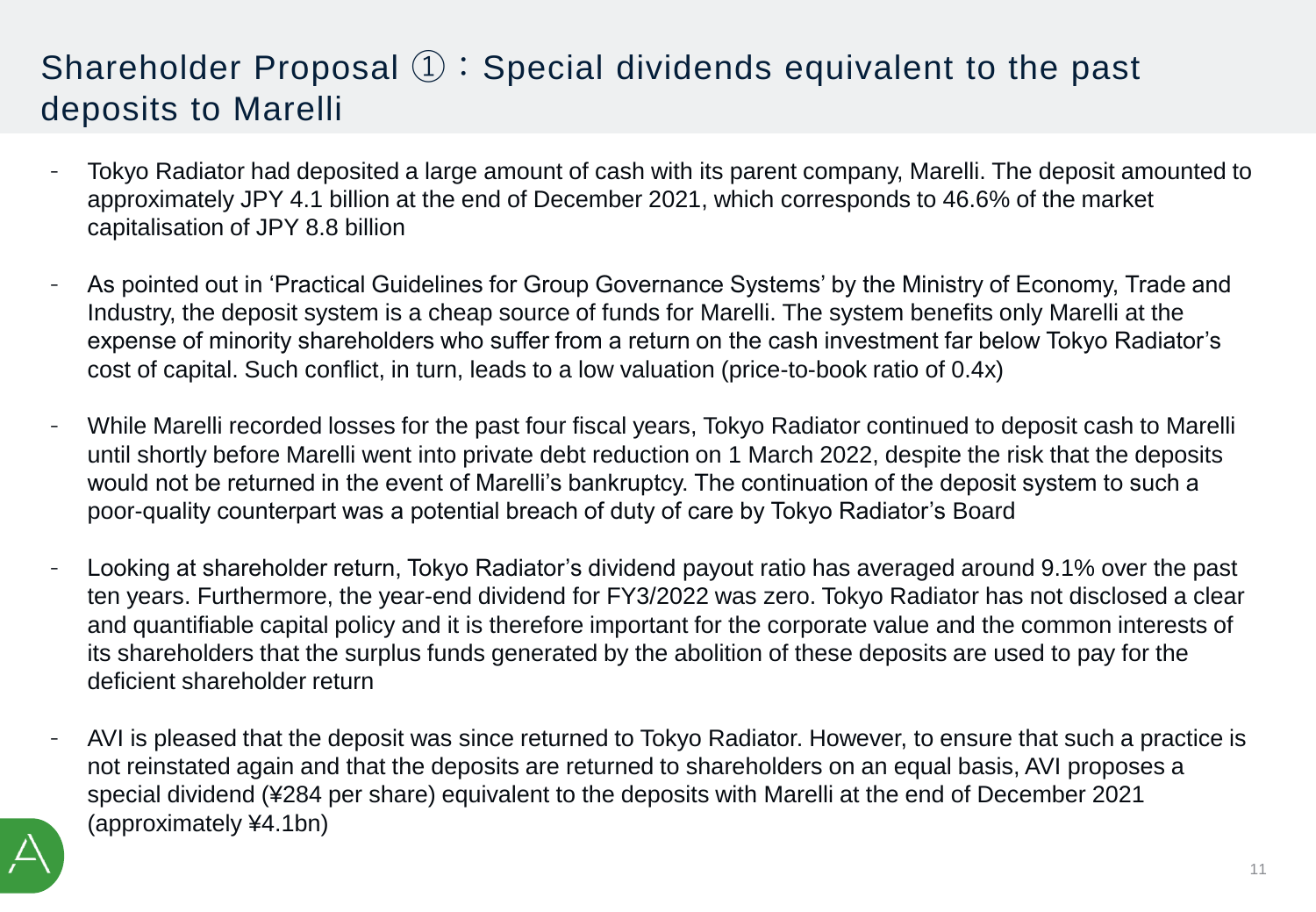## Increase in companies with an Audit and Supervisory committee 2 Transition to the company with an Audit and Supervisory Committee

Although Tokyo Radiator has the Board of Auditors, against a background of increased awareness of the need to strengthen corporate governance, the number of companies with an Audit and Supervisory committee has been increasing

#### **The number of companies with an Audit and Supervisory committee**



Source: Tokyo Stock Exchange, Inc. "Status of appointment of independent external directors and establishment of Nomination Committees and Compensation Committees in TSE-listed companies"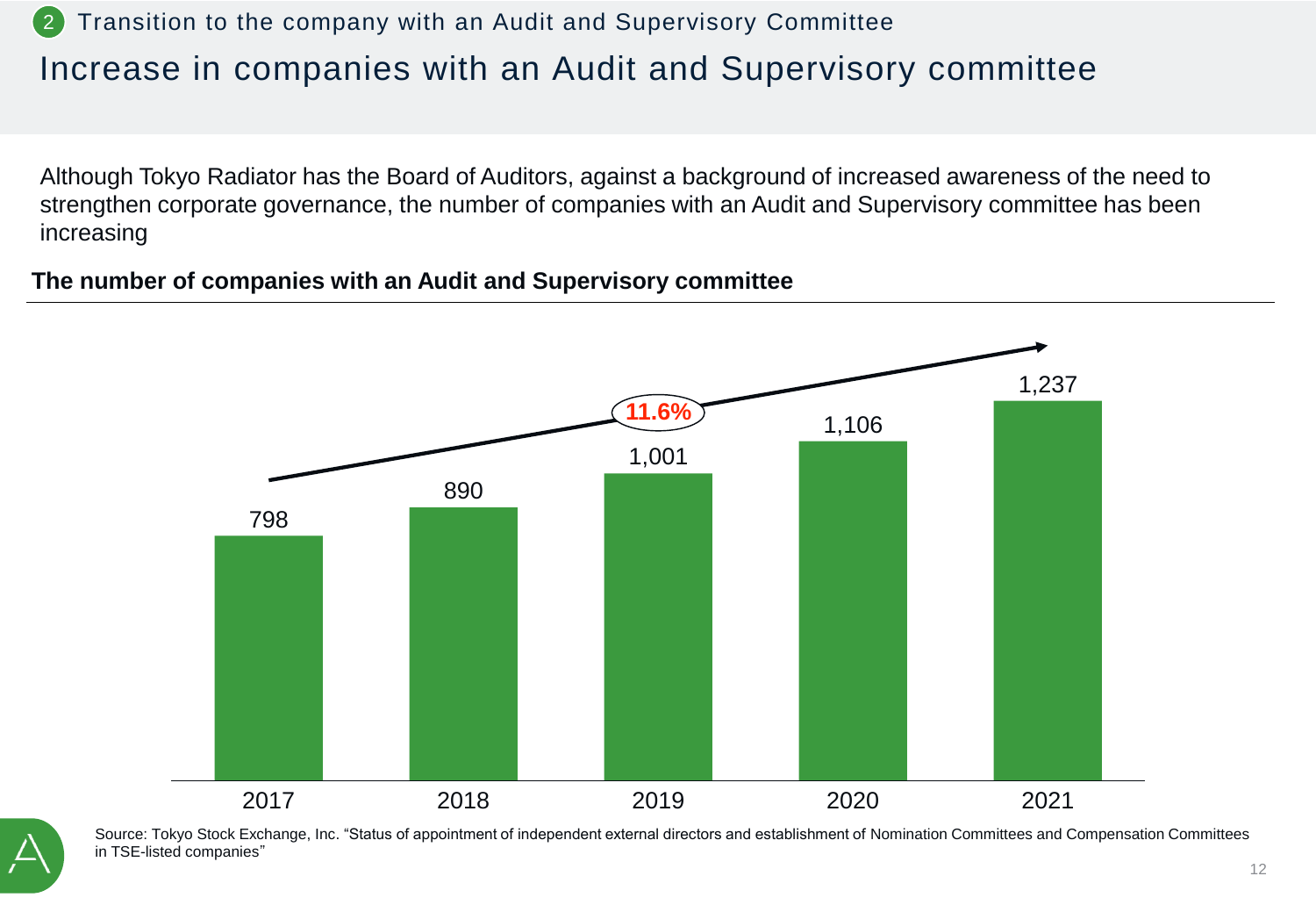The Board of Directors includes Mr Ochiai, who is from Marelli, and the Board must pay attention to any resolutions affecting minority shareholders adversely in respect of Marelli's interests

**The Board of Directors and the Board of Auditors of Tokyo Radiator**

|                                                     |                             | <b>Title</b>                        | <b>Background</b>                                           |  |
|-----------------------------------------------------|-----------------------------|-------------------------------------|-------------------------------------------------------------|--|
| <b>Directors</b><br>$\delta$<br><b>Board</b><br>The | Mr Hisao Ochiai             | <b>Representative Director</b>      | <b>Marelli (Ex-Senior Vice President)</b>                   |  |
|                                                     | Mr Kouji Hirukawa           | <b>Internal Director</b>            | <b>Isuzu Motors Ltd.</b>                                    |  |
|                                                     | Mr Kenji Mimura             | <b>Internal Director</b>            | <b>Tokyo Radiator</b>                                       |  |
|                                                     | Mr Youichi Taguchi          | <b>Independent Outside Director</b> | <b>Mitsubishi Metal Mining Company</b><br><u>Ltd., etc.</u> |  |
|                                                     | Mr Fujitoshi Takamura       | <b>Independent Outside Director</b> | Komatsu Ltd.                                                |  |
| $\overline{\sigma}$<br>uditors<br>The Board         | <b>Mr Ryoichi Matsumoto</b> | <b>Internal Auditor</b>             | <b>Tokyo Radiator</b>                                       |  |
|                                                     | <b>Mr Akira Tanaka</b>      | <b>Internal Auditor</b>             | <b>Tokyo Radiator</b>                                       |  |
|                                                     | Mr Takaharu Ito             | <b>Independent Outside Auditor</b>  | Citibank, N.A., etc.                                        |  |
|                                                     | Mr Yousuke Kasue            | <b>Independent Outside Auditor</b>  | Nissan Motor Co., Ltd.                                      |  |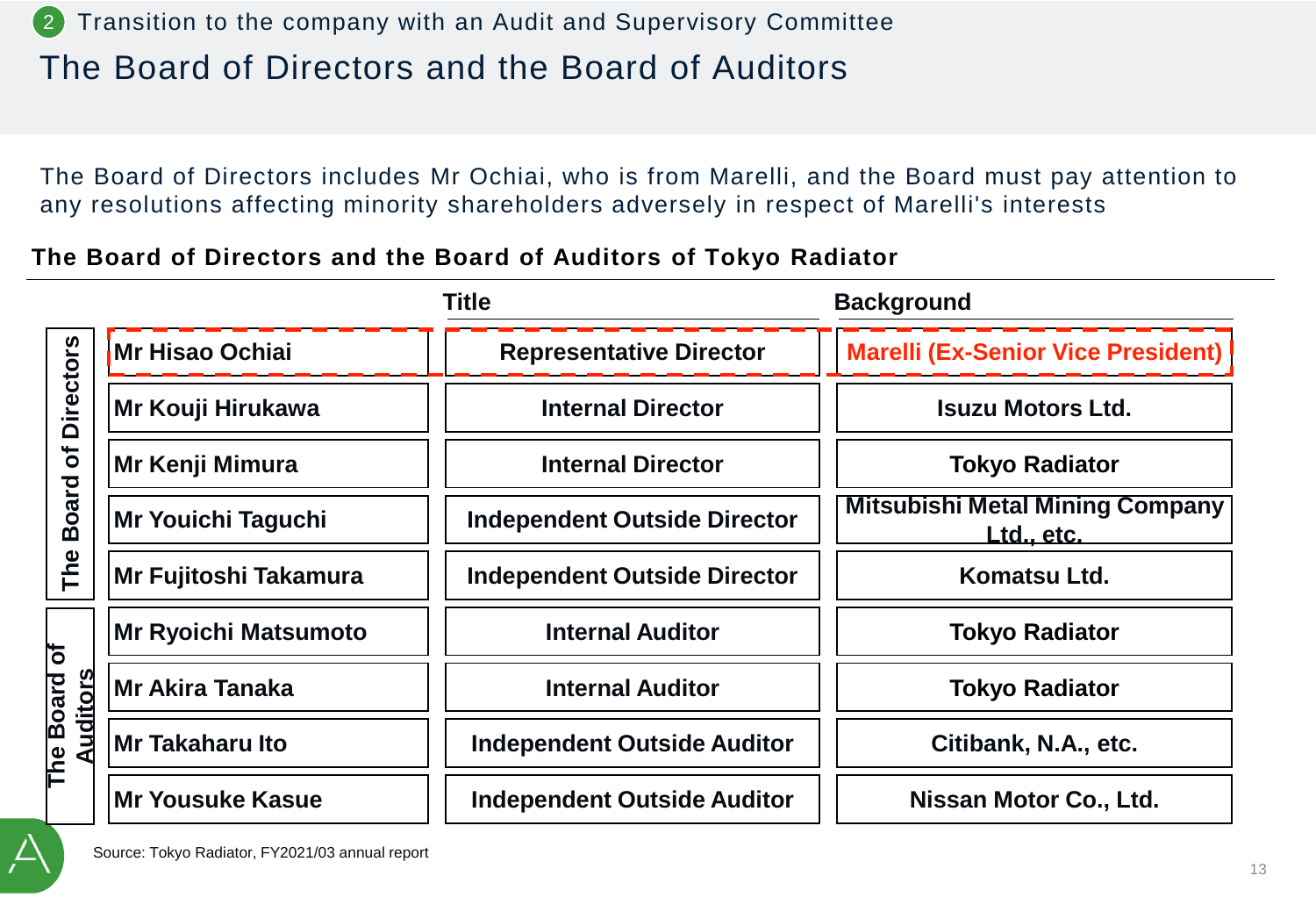#### Company with an Audit and Supervisory Committee 2 Transition to the company with an Audit and Supervisory Committee

A company with an Audit and Supervisory Committee can strengthen the supervisory function of the board of directors, as audit committee members can become members of the board and exercise voting rights



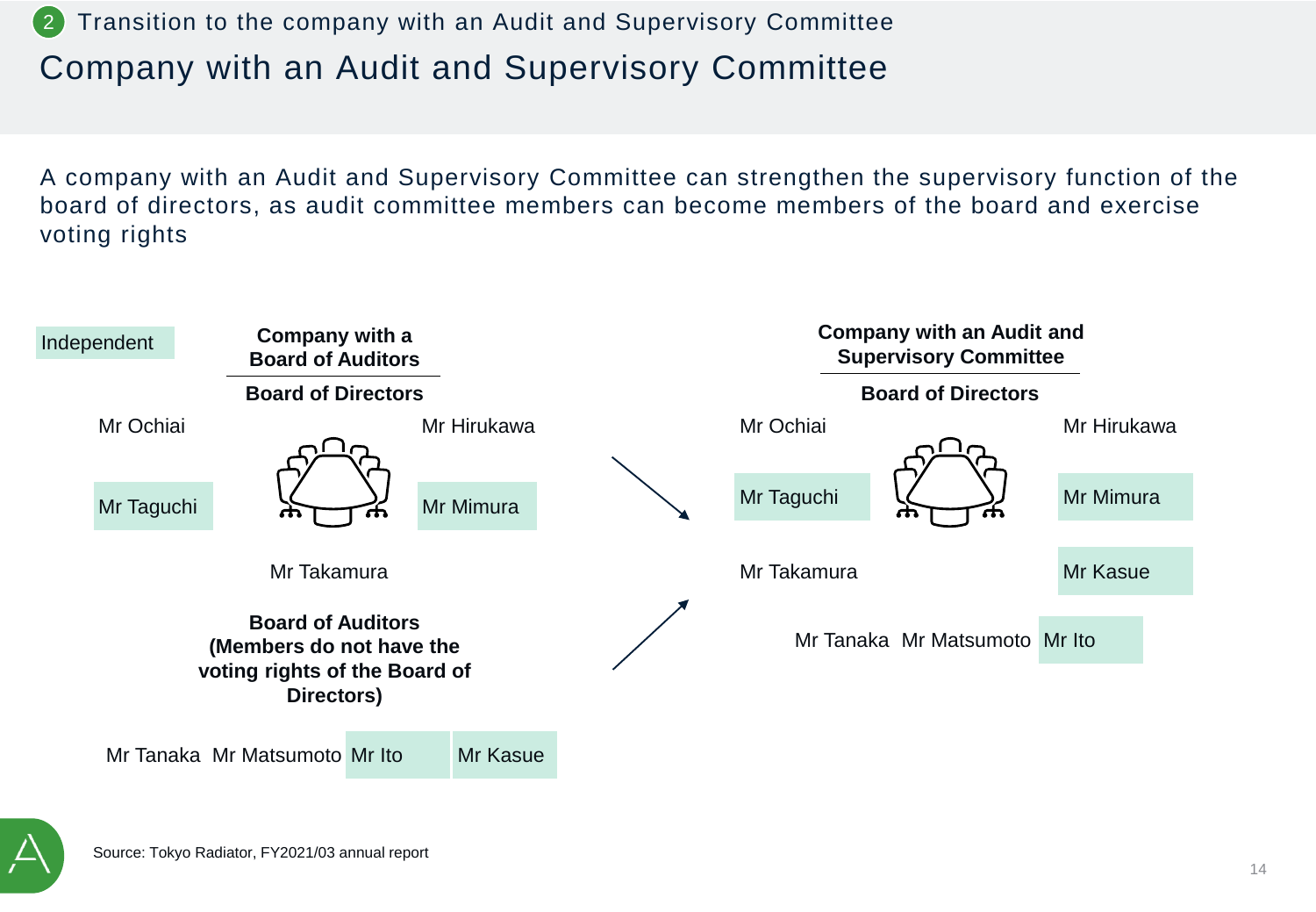#### 2 Transition to the company with an Audit and Supervisory Committee

### Tokyo Radiator's arguments on governance

Tokyo Radiator argues on the effectiveness of the current governance system of the company with the Board of Auditors. AVI has requested several interviews with directors to investigate the effectiveness of the governance system, but each request has been refused. This reluctance to engage in dialogue with shareholders in itself raises doubts about the effectiveness of its governance system

#### **Tokyo Radiator's arguments on governance**

The Company believes that the transition to a company with an Audit and Supervisory committee does not necessarily lead to stronger corporate governance.

The Company has established the DOA Regulations (Delegation of Authority) and delegates appropriate decision-making authority to each meeting body so that long-term strategies and other matters are fully discussed at the Board of Directors' meetings.

The two external directors have a wealth of experience and knowledge from other companies. They actively offer their opinions at the Board of Directors' meetings, including making proposals for the future. The full-time auditor attends management meetings and other major internal meetings to make comments as appropriate and monitor the executive side of the Company, and also conducts accurate audits in cooperation with the Company's internal audit office. The full-time auditors also monitor the executive side of the Company by attending major internal meetings such as the management committee and making comments as appropriate. Each auditor is independent and has strong auditing authority, as they can exercise authority independently, and the Board of Auditors is independent of the Board of Directors, which means that more rigorous auditing can be expected. The Company believes that the auditing system of a company with a Board of Auditors is effective as a management monitoring function.

Source: Tokyo Radiator "Notice of receipt of written correspondence on shareholder proposals and the Company's response" (May 2021)

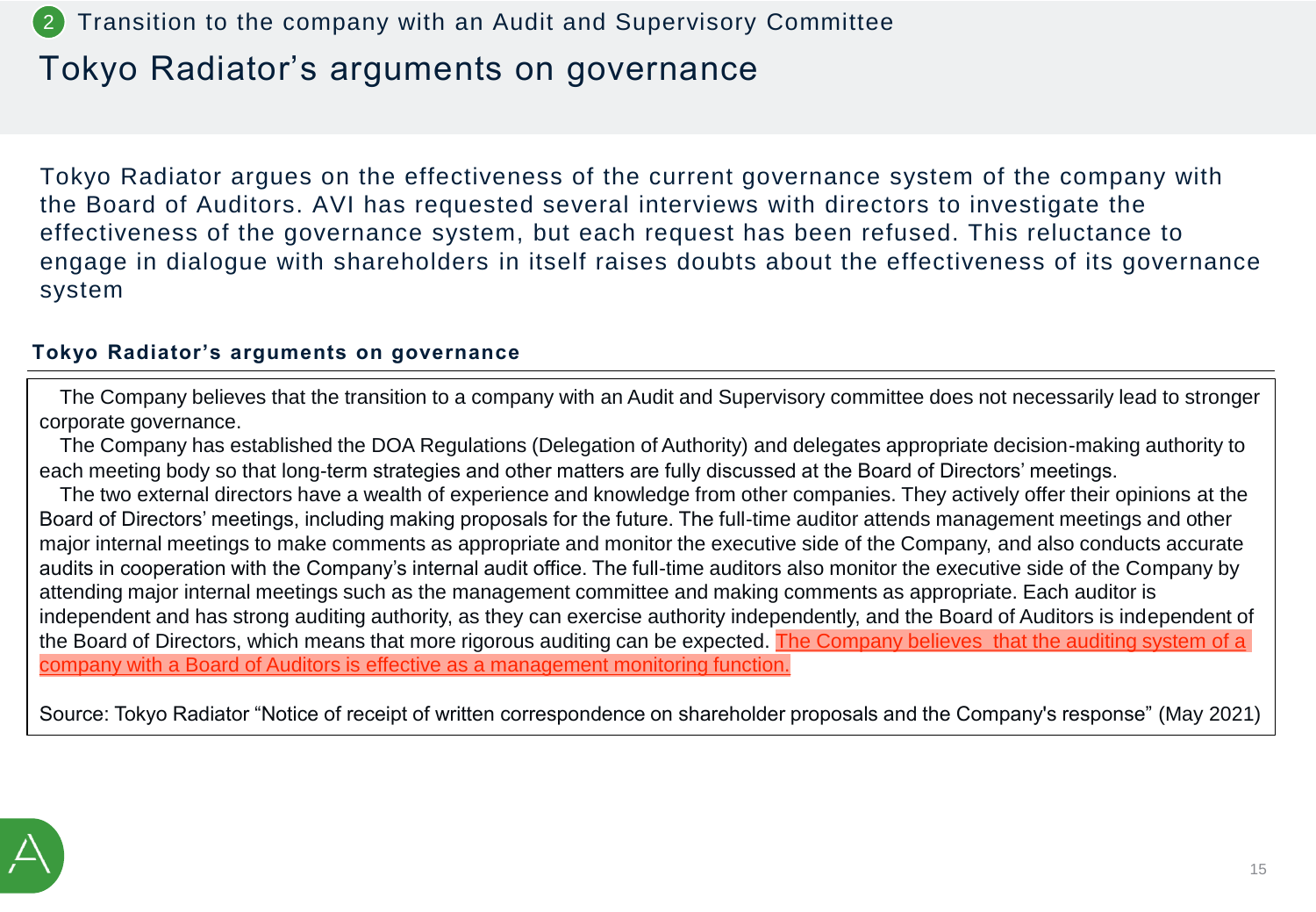### Shareholder Proposal ②: Transition to the company with an Audit and Supervisory Committee

- Although Tokyo Radiator has the Board of Auditors, the number of companies with an Audit and Supervisory committee has been increasing (798 companies in 2017 and 1,237 companies in 2021)
- A company with an Audit and Supervisory Committee can strengthen the supervisory function of the board of directors, as audit committee members can become members of the board and exercise voting rights
- The Board of Directors includes Mr Ochiai, who is from Marelli, and the Board must pay attention to any resolutions affecting minority shareholders adversely in respect of Marelli's interests
- Tokyo Radiator argues on the effectiveness of the current governance system of the company with the Board of Auditors. AVI has requested several interviews with directors to investigate the effectiveness of the governance system, but each request has been refused. This reluctance to engage in dialogue with shareholders in itself raises doubts about the effectiveness of the governance system
- AVI proposes that Tokyo Radiator should move from a company with a Board of Auditors to a company with an Audit and Supervisory Committee to increase the effectiveness of the directors' supervisory function and improve the governance system

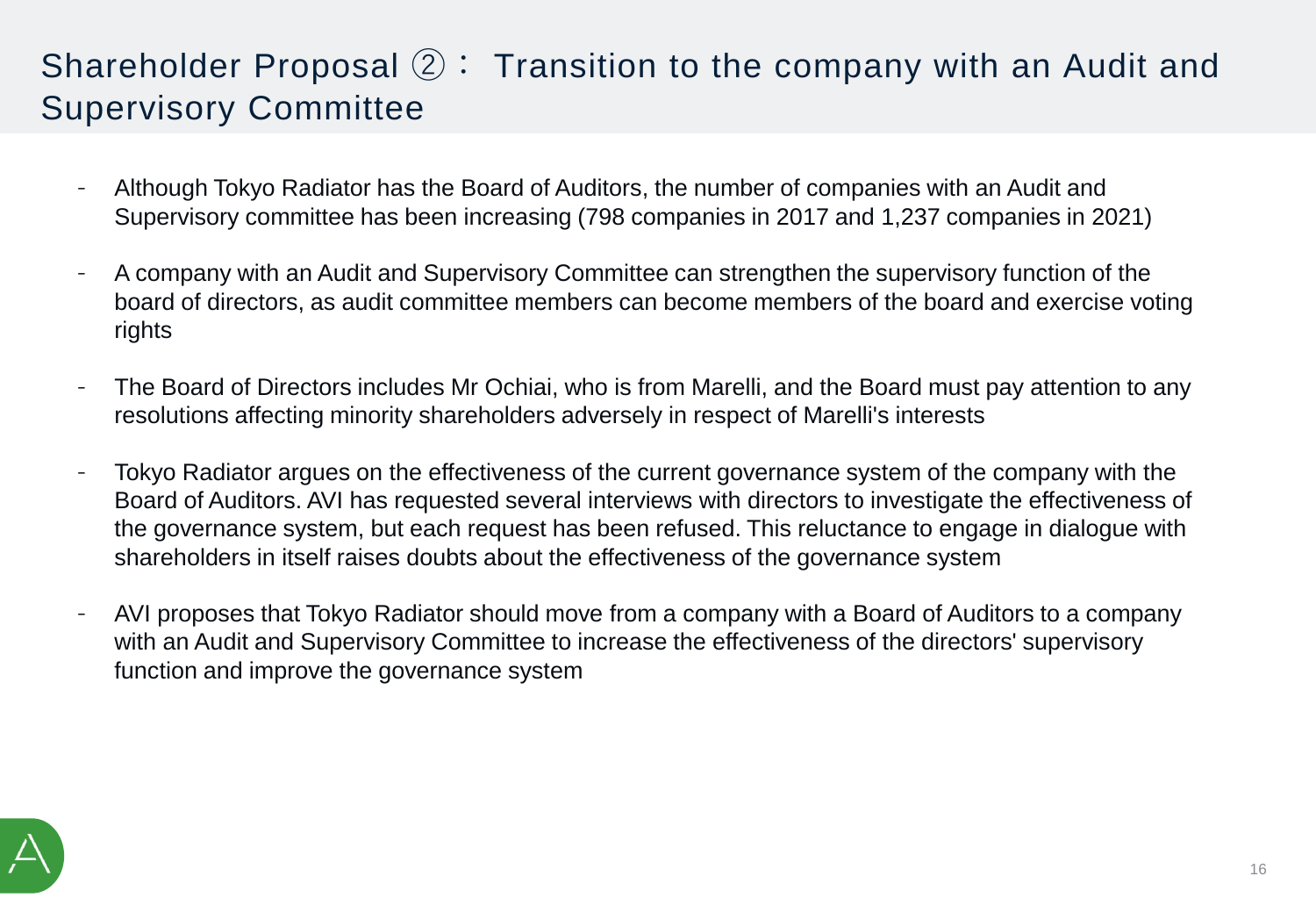Determination of director candidates and director compensation 3 Establishment of a Nomination Committee and a Compensation Committee

Tokyo Radiator has entrusted Mr Ochiai, the Representative Director and the Chairperson of the Board with the responsibility of appointing candidates for the Board of Directors to be proposed to the AGM and determining the compensation of each director

#### **Procedure for appointing candidates for the Board of Directors**

Each year, the Representative Director selects the candidates and submits a proposal to the General Meeting of Shareholders for approval.

Source: Tokyo Radiator, corporate governance report (20 January 2022)

#### **Procedure for determining the compensation of directors and auditors**

The amount of compensation is determined within the total amount of compensation set by the resolution of the General Meeting of Shareholders. The amount of remuneration for each director is determined by the Representative Director authorised by the Board of Directors in accordance with the Company's established policy, while the amount of compensation for each auditor is determined through discussions by the Board of Auditors. The Governance Committee is consulted on basic matters concerning the remuneration of directors and auditors.

Source: Tokyo Radiator, corporate governance report (20 January 2022)

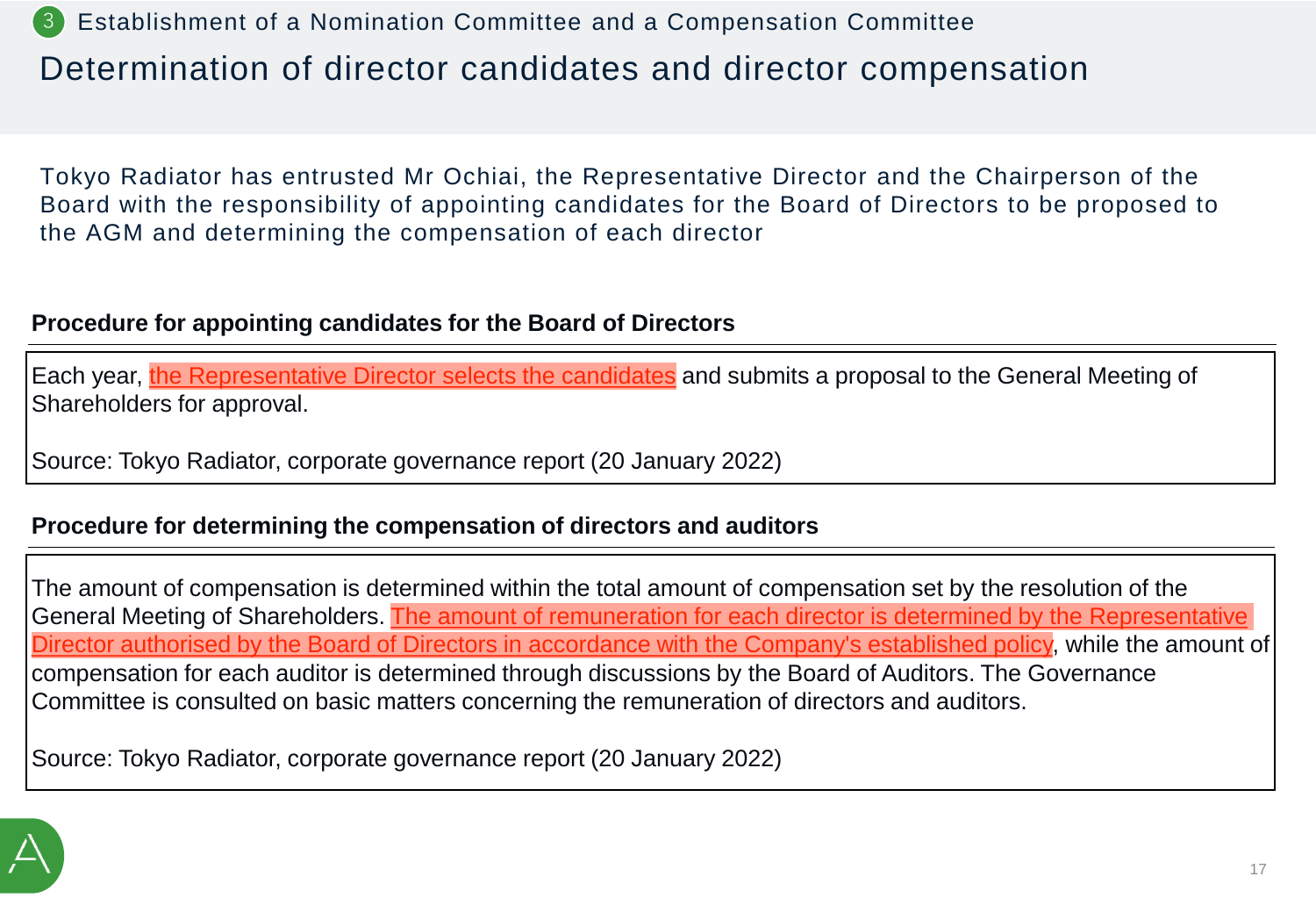#### 3 Establishment of a Nomination Committee and a Compensation Committee

### Governance Committee

The Governance Committee advises on director candidates and director s' compensation. However, the Governance Committee is chaired by the Representative Director, who has been entrusted with the responsibility for director candidates and director compensation, which means that the Governance Committee is not independent

#### **Governance committee of Tokyo Radiator**

| 現職                        |                                     | 経歴                                                          |  |
|---------------------------|-------------------------------------|-------------------------------------------------------------|--|
| Mr Hisao Ochiai           | <b>Representative Director</b>      | <b>Marelli (Ex-Senior Vice</b><br><b>President</b> )        |  |
| <b>Mr Youichi Taguchi</b> | <b>Independent Outside Director</b> | <b>Mitsubishi Metal Mining</b><br><b>Company Ltd., etc.</b> |  |
| Mr Fujitoshi Takamura     | <b>Independent Outside Director</b> | Komatsu Ltd.                                                |  |
| <b>Mr Takaharu Ito</b>    | <b>Independent Outside Auditor</b>  | Citibank, N.A., etc.                                        |  |
| <b>Mr Yousuke Kasue</b>   | <b>Independent Outside Auditor</b>  | Nissan Motor Co., Ltd.                                      |  |

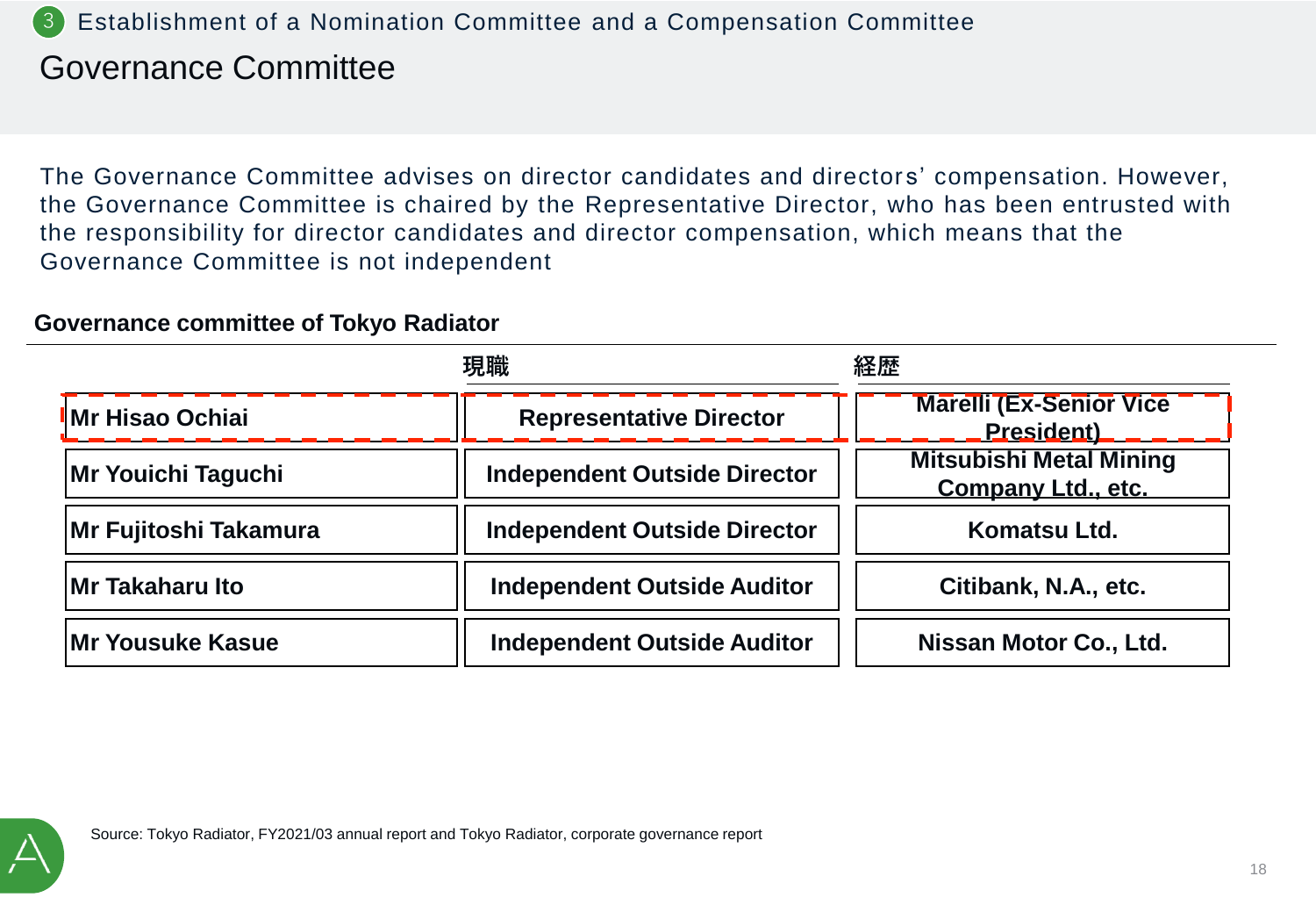3 Establishment of a Nomination Committee and a Compensation Committee

### Request for a Nomination Committee and a Compensation Committee

Establishment of a Nomination Committee and a Compensation Committee is requested by the Corporate Governance Code

#### **Corporate Governance Code**

#### **Supplementary principle 4.10.1**

If the organizational structure of a company is either Company with Kansayaku Board or Company with Supervisory Committee and independent directors do not compose a majority of the board, in order to strengthen the independence, objectivity and accountability of board functions on the matters of nomination (including succession plan) and remuneration of the senior management and directors, **the company should seek appropriate involvement and advice from the committees, including from the perspective of gender and other diversity and skills, in the examination of such important matters as nominations and remuneration by establishing an independent nomination committee and remuneration committee under the board, to which such committees make significant contributions.**

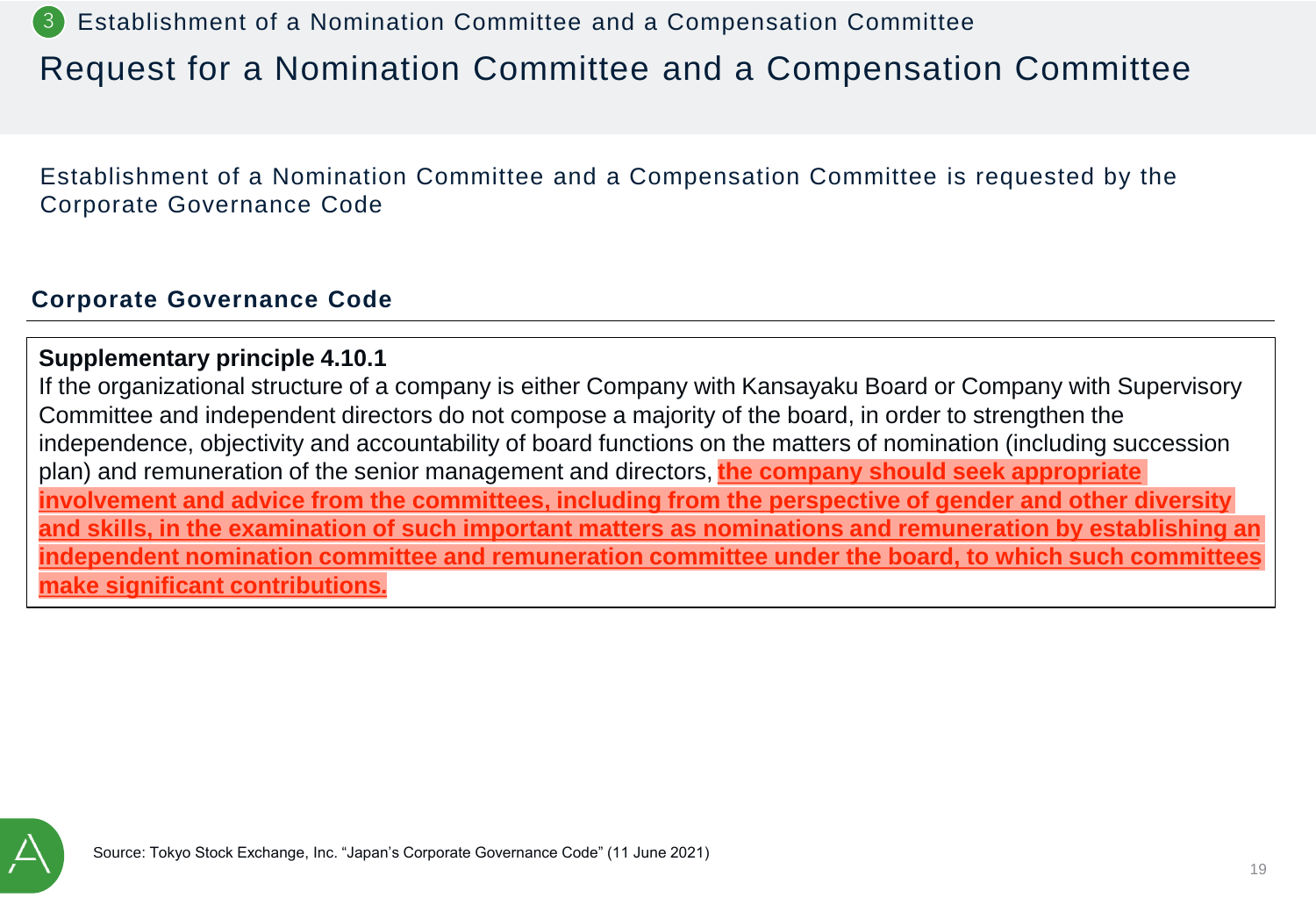### Shareholder Proposal 3: Establishment of a Nomination Committee and a Compensation Committee

- Tokyo Radiator has entrusted Mr Ochiai, the Representative Director and the Chairperson of the Board with the responsibility of appointing candidates for the Board of Directors to be proposed to the AGM and determining the compensation of each director
- The Governance Committee advises on director candidates and director compensation. However, the Governance Committee is chaired by the Representative Director, who has been entrusted with the responsibility for director candidates and director compensation, which means that the Governance Committee is not independent
- Establishment of a Nomination Committee and a Compensation Committee is requested by the Corporate Governance Code
- In order to clarify the process for determining the selection and dismissal of directors and the remuneration of directors, AVI proposes that Tokyo Radiator should establish a Nomination Committee and a Compensation Committee, the majority of which will consist of outside directors, and that each committee will be chaired by an outside director

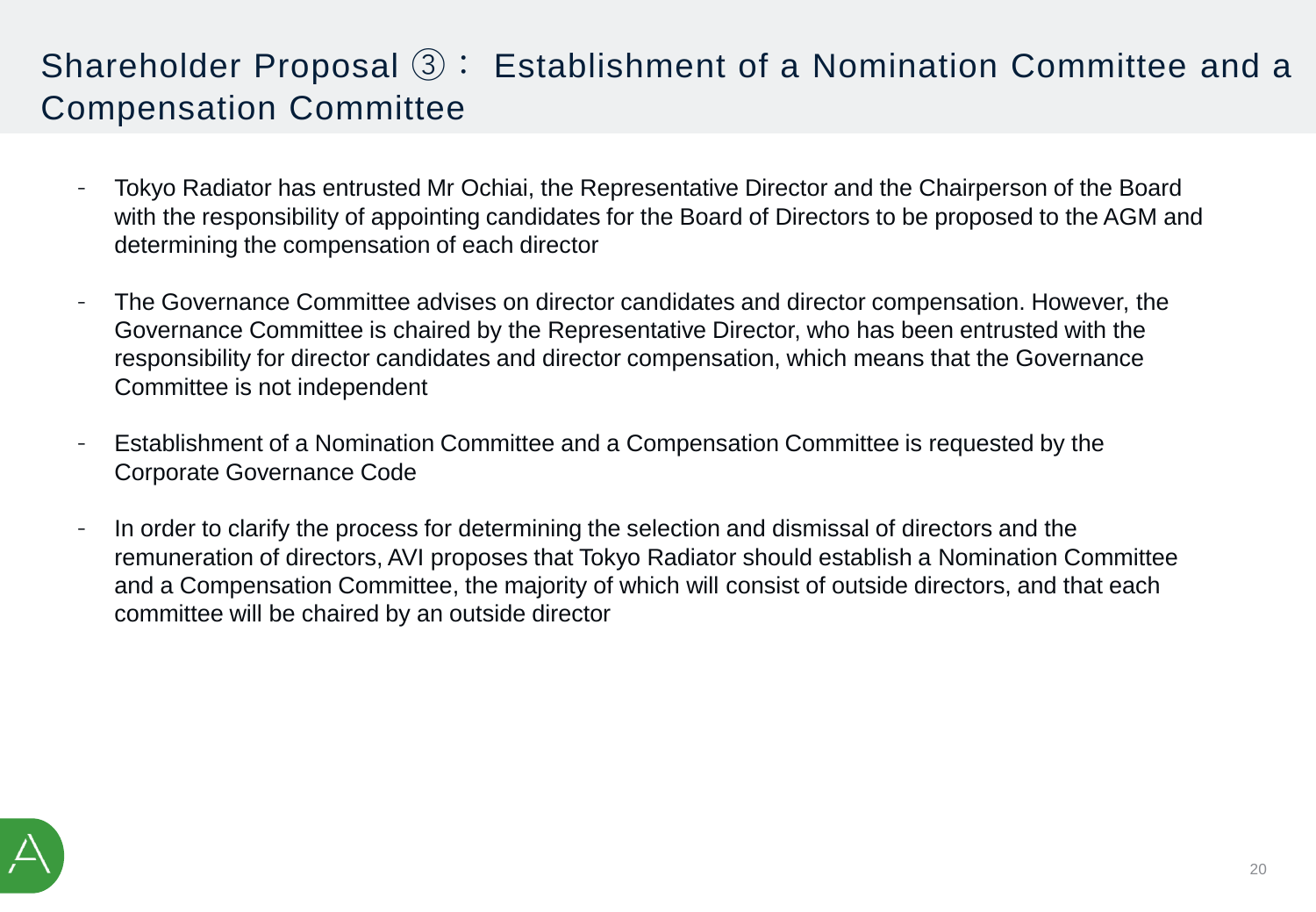Introduction of a restricted stock-based compensation scheme for directors

### Management compensation incentives

The Corporate Governance Code calls for management compensation to incentivise mid- to longterm business results

#### **Corporate Governance Code**

#### **Principle 4.2 Roles and Responsibilities of the Board (2)**

The board should view the establishment of an environment that supports appropriate risk-taking by the senior management as a major aspect of its roles and responsibilities. It should welcome proposals from the management based on healthy entrepreneurship, fully examine such proposals from an independent and objective standpoint with the aim of securing accountability, and support timely and decisive decision-making by the senior management when approved plans are implemented.

Also, **the remuneration of the management should include incentives such that it reflects mid- to long-term business results and potential risks, as well as promotes healthy entrepreneurship.**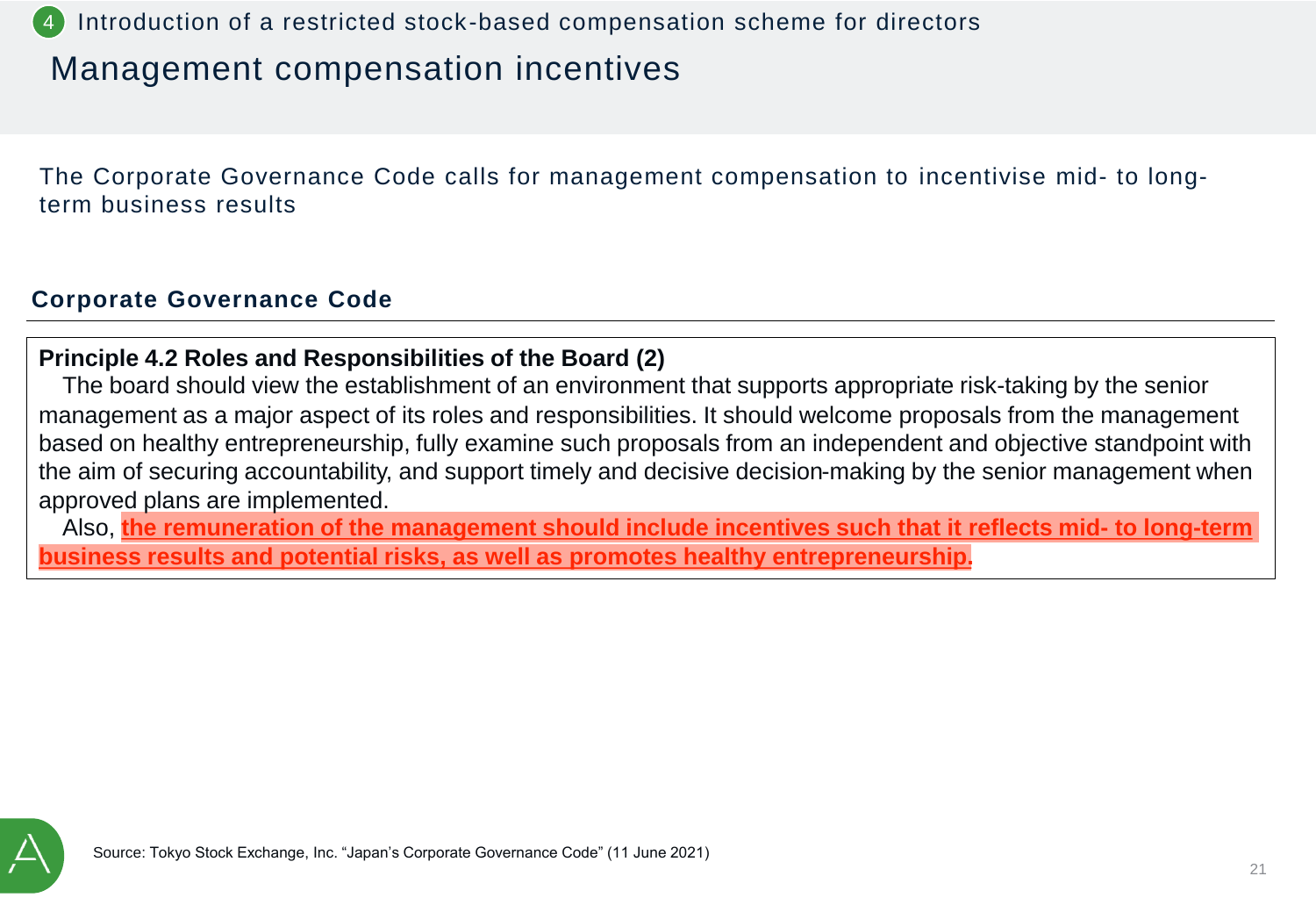#### Compensation system 4 Introduction of a restricted stock-based compensation scheme for directors

The compensation system for directors of Tokyo Radiator is entirely based on monetary compensation, and it is difficult to say that it reflects and "incentivises" the "medium- to long-term company performance" and "potential risks" as requested by the Corporate Governance Code

#### **Compensation system of Tokyo Radiator<sup>1</sup>**

| <b>Type of compensation</b> |                                        | <b>Evaluation</b>                                                                                       |  |
|-----------------------------|----------------------------------------|---------------------------------------------------------------------------------------------------------|--|
| <b>Monetary</b>             | <b>Fixed</b><br>compensation           | Overall judgment based on position, responsibilities, skills and experience<br>$\bullet$                |  |
| compensation                | Performance-<br>linked<br>compensation | Consolidated sales, profits and other results of the previous year<br>Individual and divisional results |  |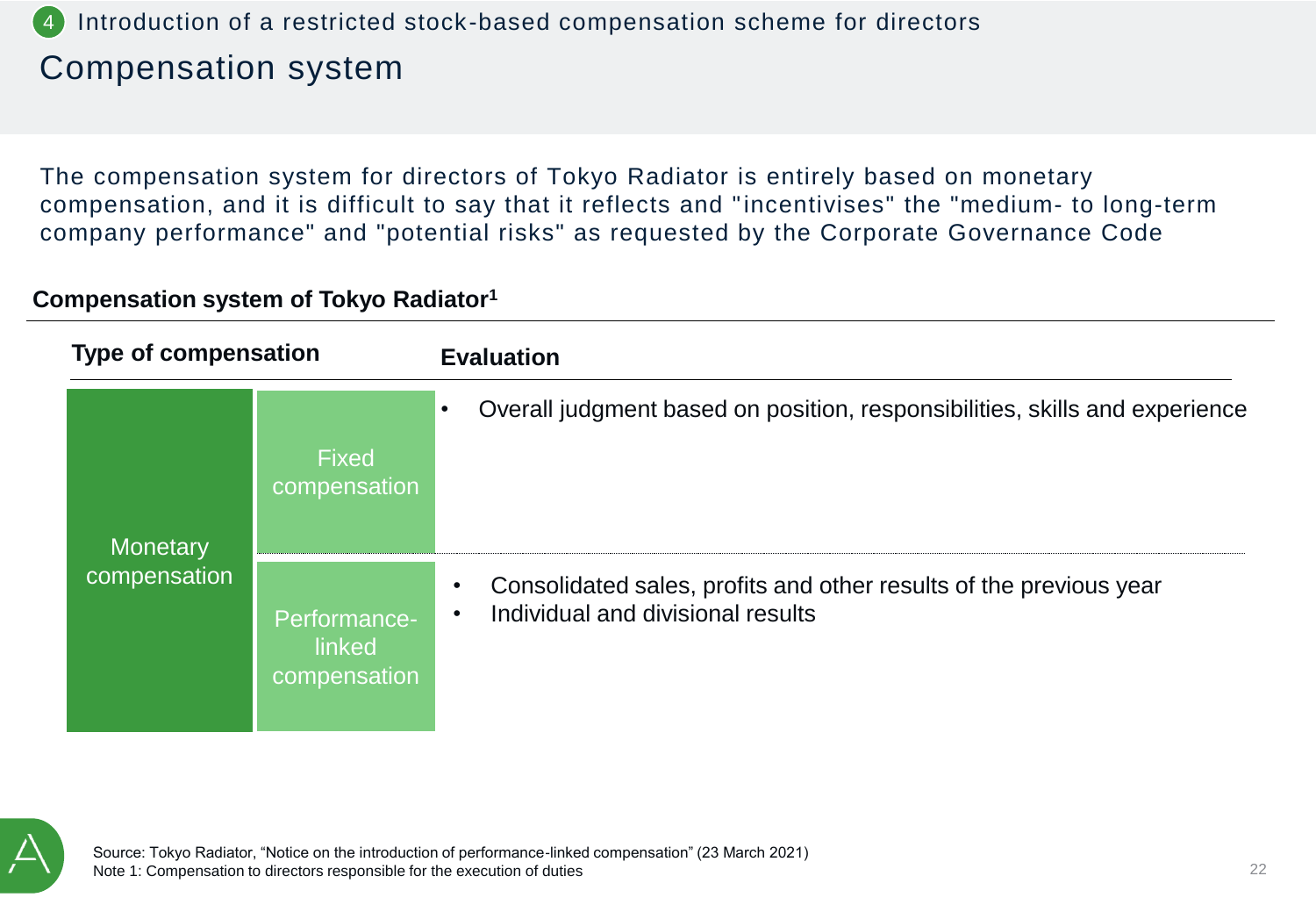Tokyo Radiator's arguments on its compensation system 4 Introduction of a restricted stock-based compensation scheme for directors

In May 2021, Tokyo Radiator announced that it would discuss its own compensation, but since this announcement, there have been no changes to the compensation system and no public announcement has been made as to what discussions have taken place

#### **Tokyo Radiator's arguments on its compensation system**

We discuss what systems are appropriate for increasing corporate value as our own incentive system, including a restricted stock-based compensation system.

Source: Tokyo Radiator "Notice of receipt of written correspondence on shareholder proposals and the Company's response" (May 2021)

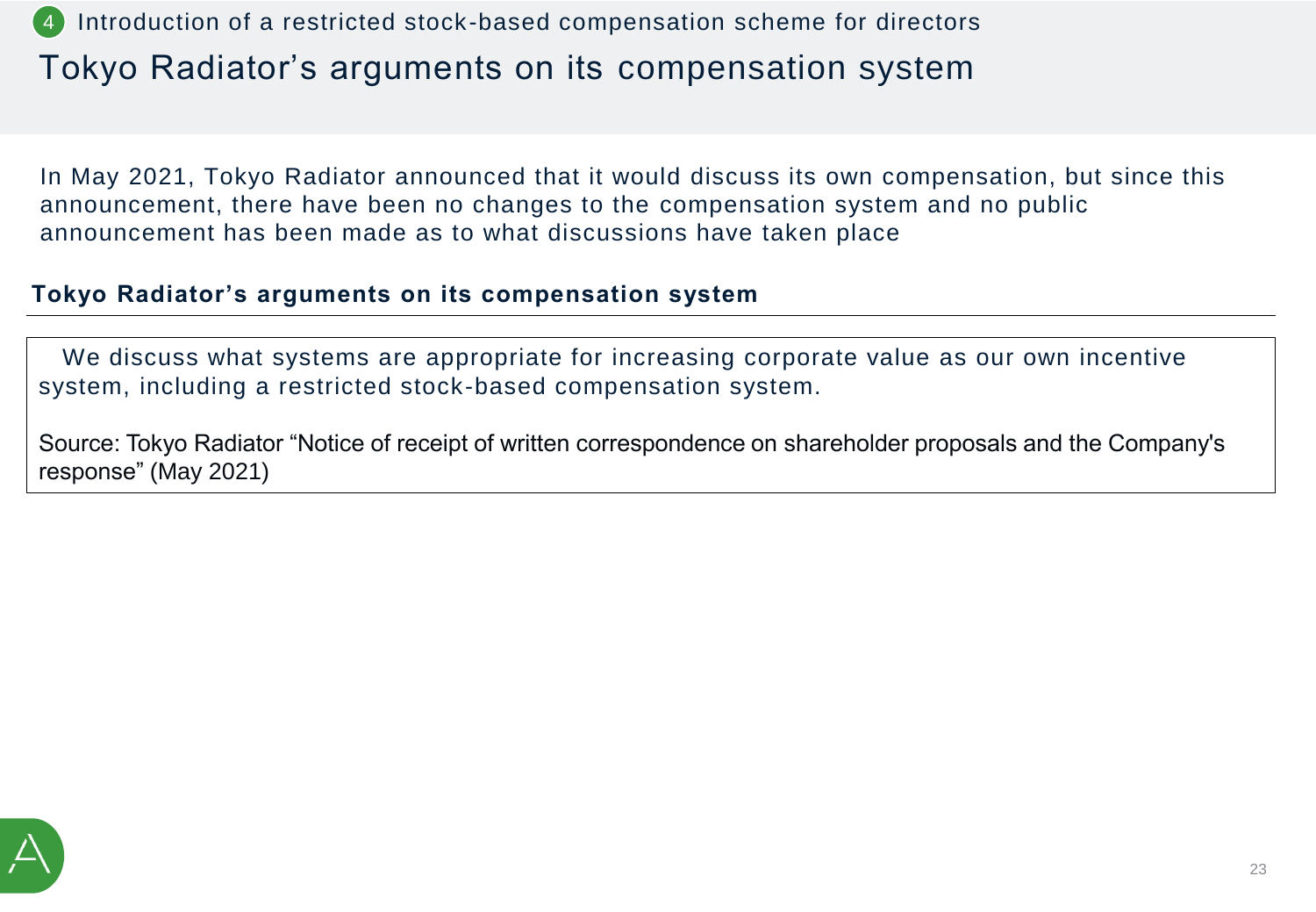### Shareholder Proposal ④:Introduction of a restricted stock-based compensation scheme for directors

- The Corporate Governance Code requests that the management remuneration should reflect and 'incentivise' 'medium- and long-term company performance' and 'potential risks'
- However, Tokyo Radiator's director compensation are paid only in monetary compensation and the criteria for the decision-making are " each director's position, responsibilities, skills and experience" as well as "consolidated sales, profit and other performance in the previous year, and the percentage of achievement of individual and departmental performance targets". They are far from the criteria required by the Corporate Governance Code
- Tokyo Radiator announced that it would discuss its own compensation system in May 2021, however no changes have been made nor has a public announcement been made as to what discussions have taken place
- AVI proposes a restricted stocks compensation scheme with a maximum annual amount of JPY 13 million for directors (excluding outside directors). The introduction of restricted stock compensation will increase the linkage of compensation to mid- to long-term performance and provide a sound incentive for directors to sustainably increase corporate value and promote further value sharing with shareholders. Furthermore, the adoption of a restricted stock compensation scheme will also ensure transparency in the compensation decision-making process

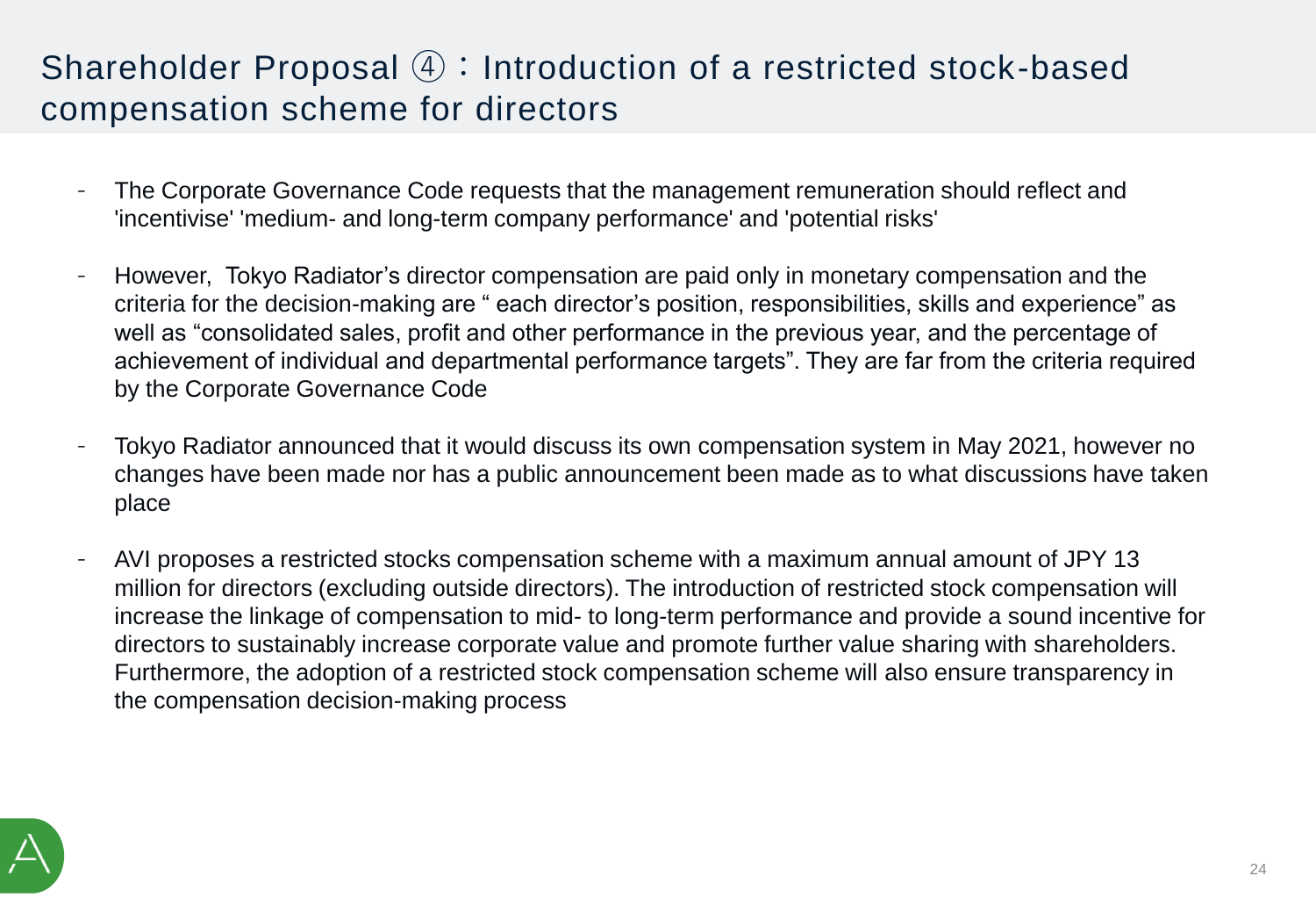### 5 Abolishment of advisory roles (Komon and Soudanyaku)

### Advisory roles (Komon and Soudanyaku)

Mr Hayashi, who retired as Chairman in June 2021, was appointed as an advisory role (Soudanyaku). Several other members of the management team were also appointed as advisers (Komon) on the same day. Although it is disclosed that Mr Hayashi is not involved in the management of the company, Tokyo Radiator confirmed to AVI that at the present time the agenda and reports of the Board of Directors are still shared with Mr Hayashi and he advises on these matters

#### **Adviosory role Soudanyaku of Tokyo Radiator**

|      | 【代表取締役社長等を退任した者の状況】 |                                                                       |                                                                                                  |                                                  |                                  |              |
|------|---------------------|-----------------------------------------------------------------------|--------------------------------------------------------------------------------------------------|--------------------------------------------------|----------------------------------|--------------|
| etc. |                     | (Status of persons who have retired from the Representative Director, |                                                                                                  |                                                  |                                  |              |
|      |                     | 元代表取締役社長等である相談役・顧問等の氏名等                                               |                                                                                                  |                                                  |                                  |              |
|      |                     |                                                                       | (Names, etc. of Soudanyaku and Komon, etc. who are former CEOs, etc.)                            |                                                  |                                  |              |
|      | 氏名<br>(Name)        | 役職·地位<br>(Position)                                                   | 業務内容<br>(Business description)                                                                   | 勤務形態・条件<br>(常勤・非常勤、報酬有無等)                        | 社長等退任日<br>Date of resignation of | 任期<br>(Term) |
|      |                     |                                                                       | これまでの経験を活かし、後進の                                                                                  | (Type and conditions of work)                    | the President, etc.              |              |
|      | 林 隆司                | 相談役                                                                   | 指導・育成にあたっております。(<br>経営非関与)                                                                       | 非常勤 報酬有(定額)                                      | 2021/6/25                        | 1年           |
|      | (Takashi Hayashi)   | (Soudanyaku)                                                          | (Use of previous experience to<br>guide and train younger staff<br>(not involved in management)) | (Part-time, remunerated<br>(fixed compensation)) | (25 June 2021)                   | $(1$ year)   |

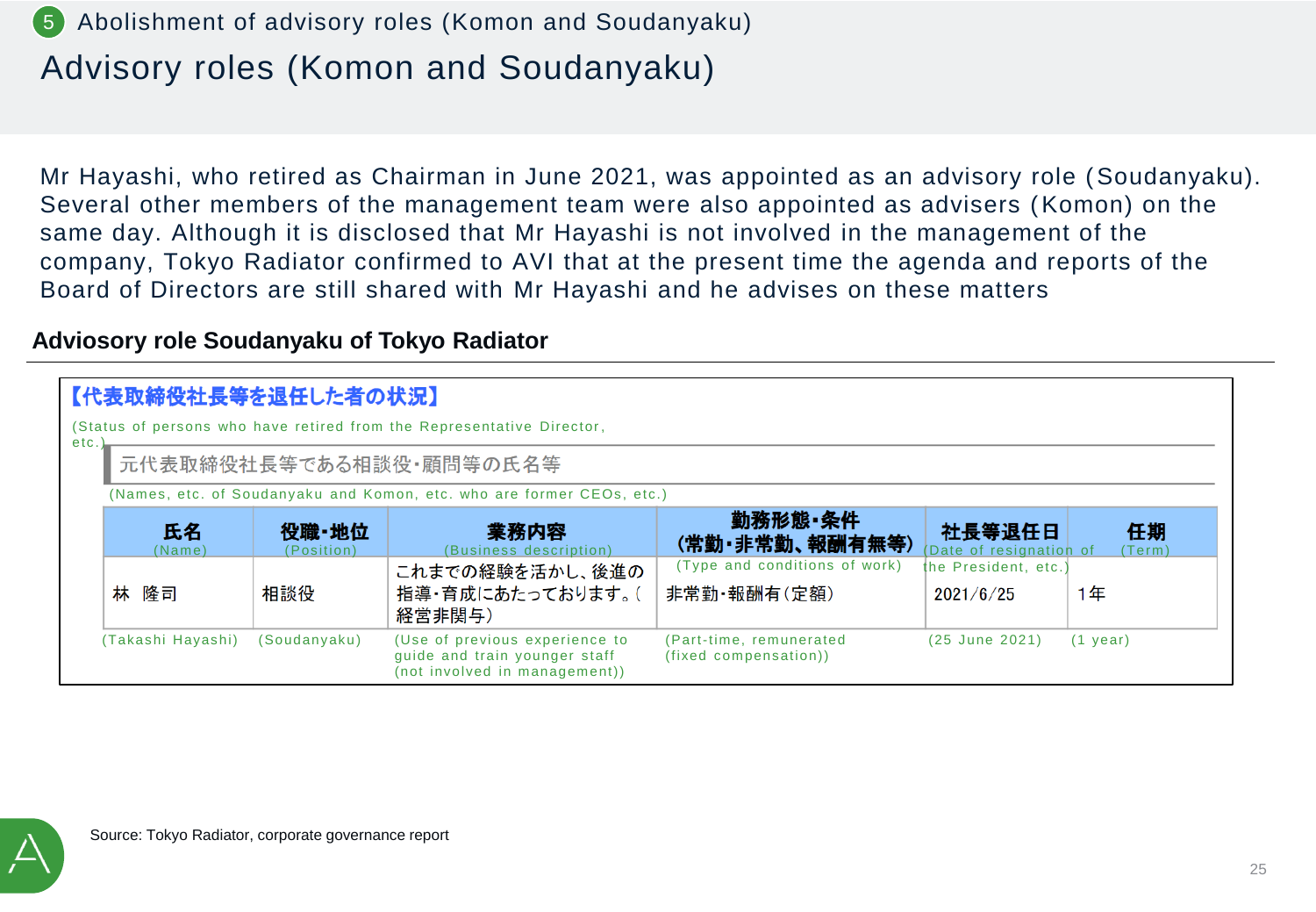### Harmful effects of advisory roles on management 5 Abolishment of advisory roles (Komon and Soudanyaku)

The Ministry of Economy, Trade and Industry's Practical Guidelines on Corporate Governance System also points out the harmful effects of undue influence on the current management team when a former president or CEO remains as an advisory role

#### **Ministry of Economy, Trade and Industry, "Practical Guidelines for Corporate Governance System**

**5.1.1. Issues with the Advisor/Consultant System** It is pointed out that **if a former president/CEO remains at his/her company as an advisor/consultant, the advisor/consultant who has no responsibility for company management may exercise unreasonable influence over incumbent management members**, and **that there may arise a harmful effect that who is actually taking the management leadership is not clear.** It is also pointed out that **even if an advisor/consultant does not actively exercise unreasonable influence, the advisor/consultant may still be a factor causing the current management to hesitate to make bold decisions, such as the reconstruction of business portfolios, when the current management are apprehensive about the intention of the advisor/consultant who was a previous president/CEO**

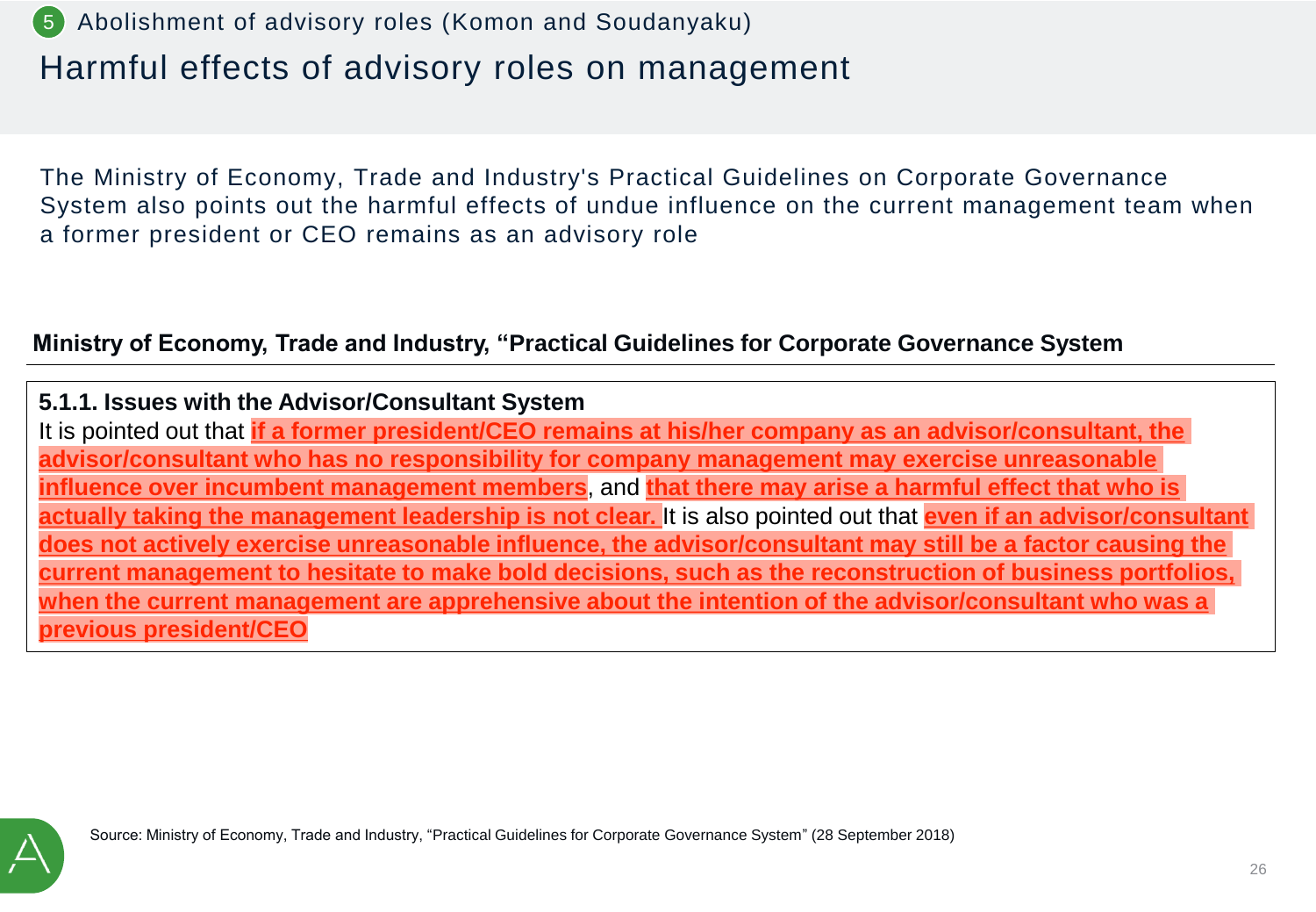

### Current management needs to make bold decisions

As mentioned in the medium-term management plan, it is necessary for the current management team to make bold decisions without regard to the opinions of advisors to respond to the wave of change in the "automobile industry, which is undergoing a once-in-a-century transformation"



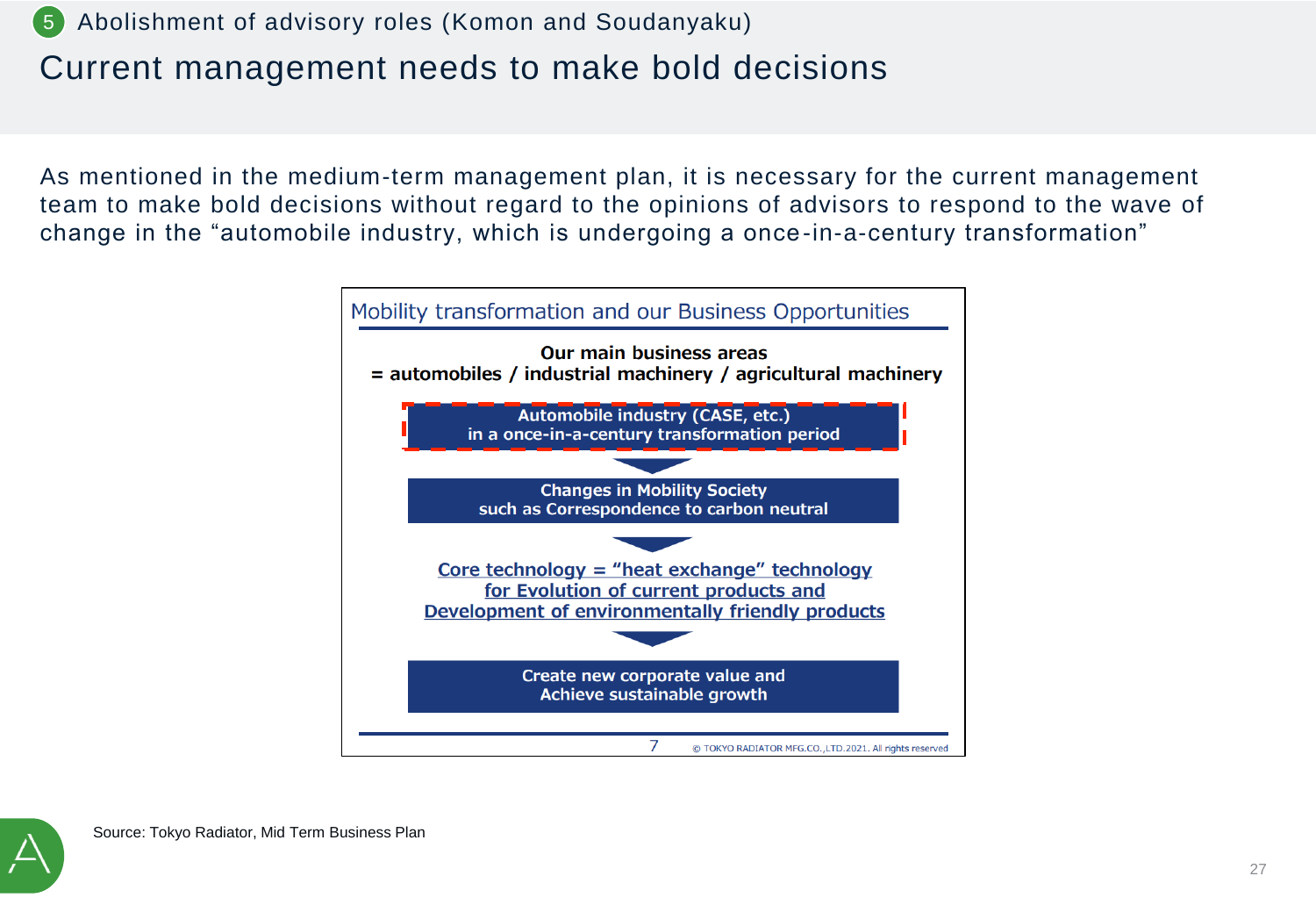### Shareholder Proposal ⑤:Abolishment of advisory roles (Komon and Soudanyaku)

- Mr Takashi Hayashi, who retired as the Chairman of the Board of Directors in June 2021, was appointed as a Soudanyaku. Several other members of the management team were also appointed as Komon on the same day. Tokyo Radiator discloses that Mr Takashi Hayashi is not involved in company management. However, at the present time, the agenda items and reports of the Board of Directors are shared with Mr Hayashi and he advises on them
- The Ministry of Economy, Trade and Industry's "Practical Guidelines on Corporate Governance Systems" points out that the adverse effect of undue influence on the current management team has been noted when people with experience as president/CEO remain as Komon or Soudanyaku
- As mentioned in the medium-term management plan, it is necessary for the current management team to make bold management decisions without regard to the opinions of advisors and consultants in order to respond to the wave of change in the 'automobile industry, which is undergoing a once-in-a-century transformation'
- Therefore, AVI proposes that Tokyo Radiator should abolish the positions of Komon and Soudanyaku